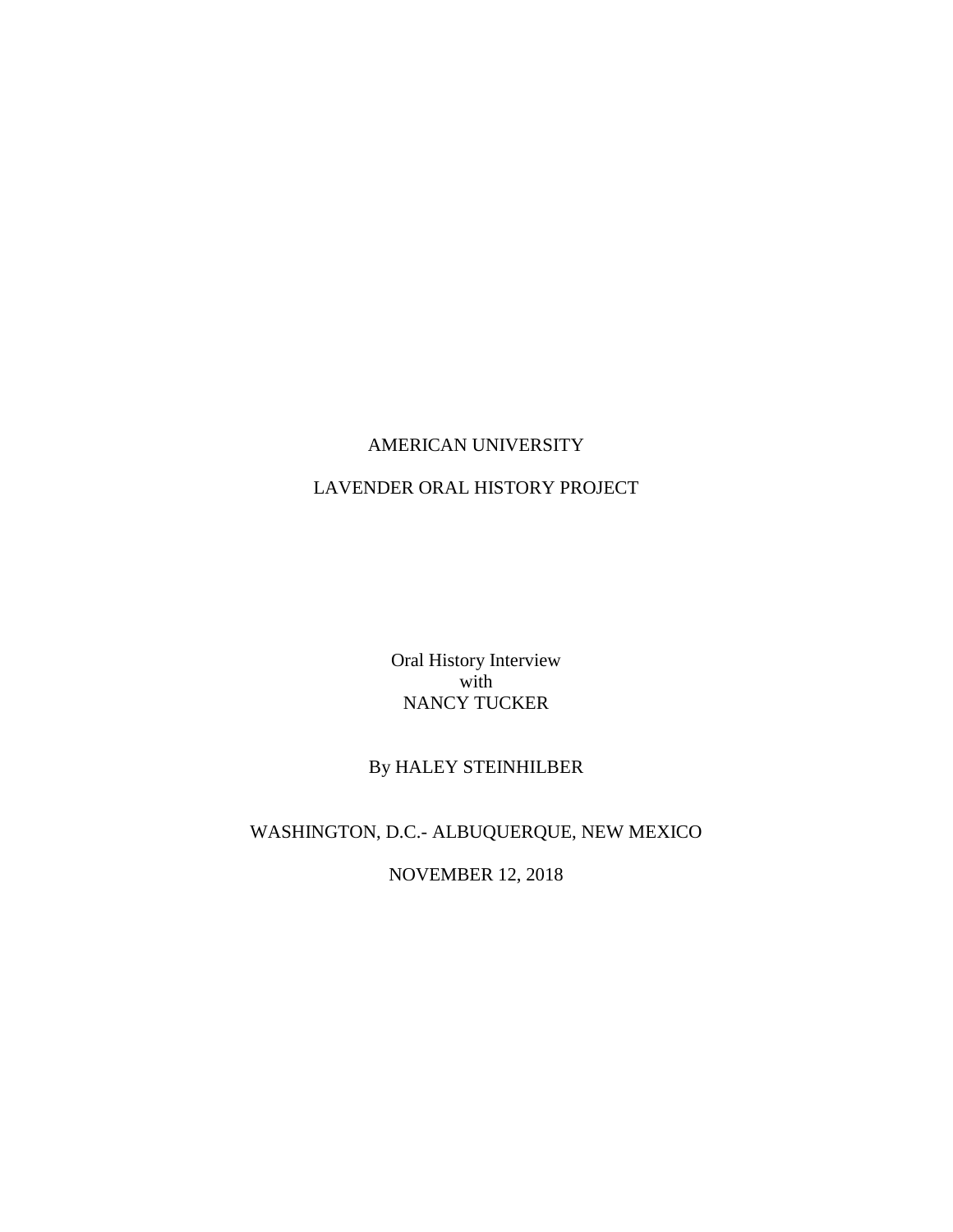### AMERICAN UNIVERSITY: LAVENDER ORAL HISTORY PROJECT

## NARRATOR: NANCY TUCKER DATE: NOVEMBER 12, 2018 INTERVIEWER: HALEY STEINHILBER PLACE: WASHINGTON, D.C.- ALBUQUERQUE, NEW MEXICO

#### SUMMARY OF INTERVIEW

Nancy Tucker is a 72-year-old lesbian woman currently living in Albuquerque, New Mexico with her partner, Lynn. She came out in Washington, D.C. in the late 1960s and was active in many gay organizations, such as the Mattachine Society, the Gay Women's Alternative, the Gay Blade, the Gay Liberation Front, and gay addiction recovery groups. In this interview, Tucker describes her perception of butch/femme identities and her involvement in the DC gay and lesbian community from 1969 to 1992, when she moved to San Francisco, California.

#### INTERVIEWER'S COMMENTS

See background journal.

### COPYRIGHT STATUS

Archives of Lesbian Oral Testimony makes lesbian oral history interviews available online for the benefit of researchers, educators, and other interested parties. Testimonies come in many forms; material in the Archives includes oral history audio and audiovisual recordings, radio and television program recordings, video and film produced by documentary filmmakers, and home video and film. ALOT is supported and hosted by the Simon Fraser University (SFU) Library, department of Special Collections and Rare Books. This interview will be included in ALOT's online digital archives (alotarchives.org). The full interview, or excerpts thereof, may be published, incorporated into original writing, or produced into audio/visual productions for educational purposes. This may include public presentations, online digital projects with a broad public audience, and creative works such as essays or written accounts.

### INDEX TERMS

Washington, D.C., Mary Washington College, University of Mary Washington, Army Times Publishing Company, the Gay Women's Alternative, Mattachine Society of Washington, gay civil rights, Gay Liberation Movement, the Gay Blade, the Washington Blade, Gay Liberation Front, Gay Recovery groups, Rainbow History Project, social life, lesbians, Older Wiser Lesbians, the Furies Collective, lesbian separatism, feminism, the Village Voice, Christopher Street Liberation Day March, Fashion Institute of Technology, Jo-Anna's, Gay Meeting of Alcoholics Anonymous, Meetup groups,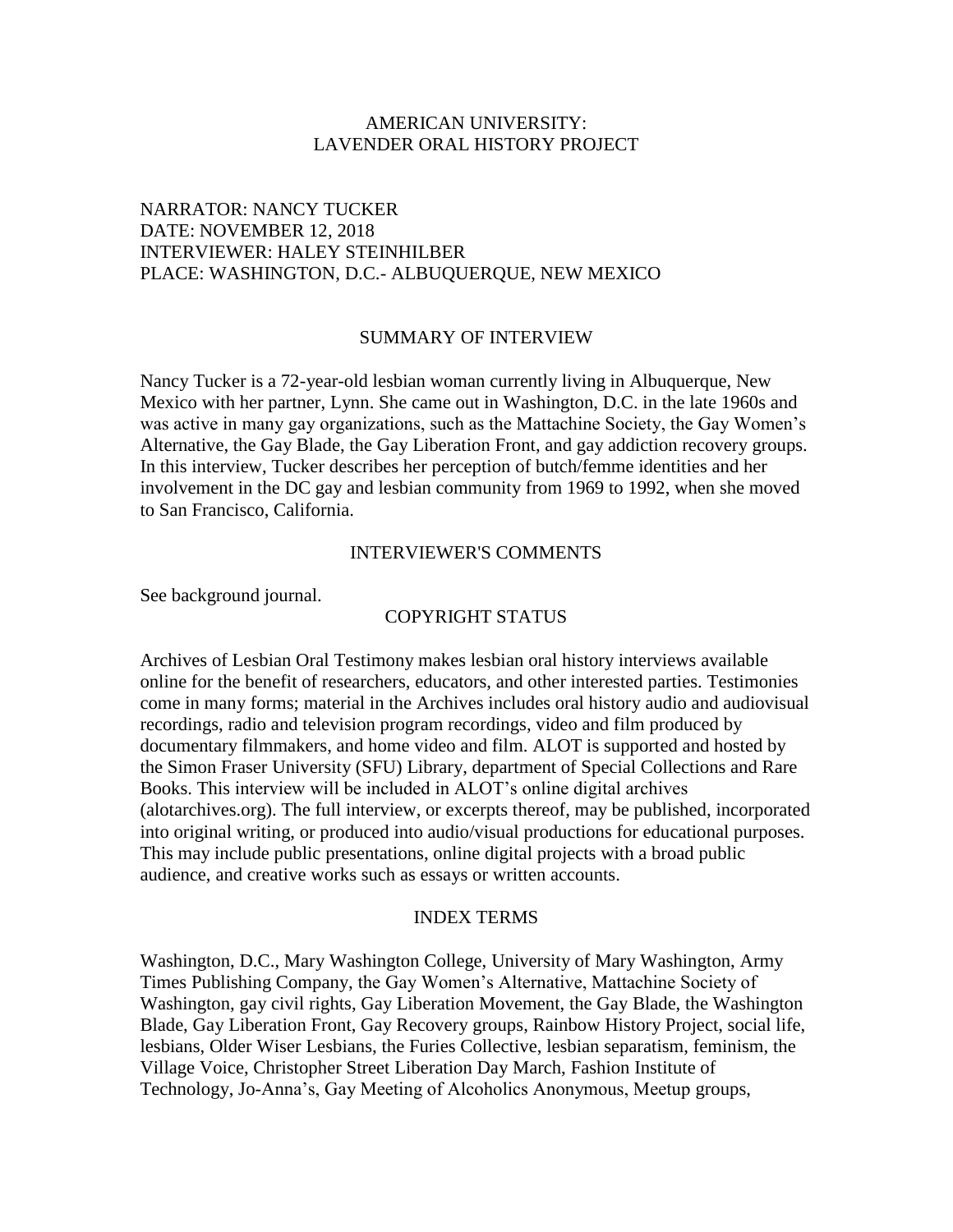Marriage, Relationships, Family, Homosexuality in the workplace, addiction, alcoholism, Frank Kameny, Eva Freund, The Eagle, Johnny's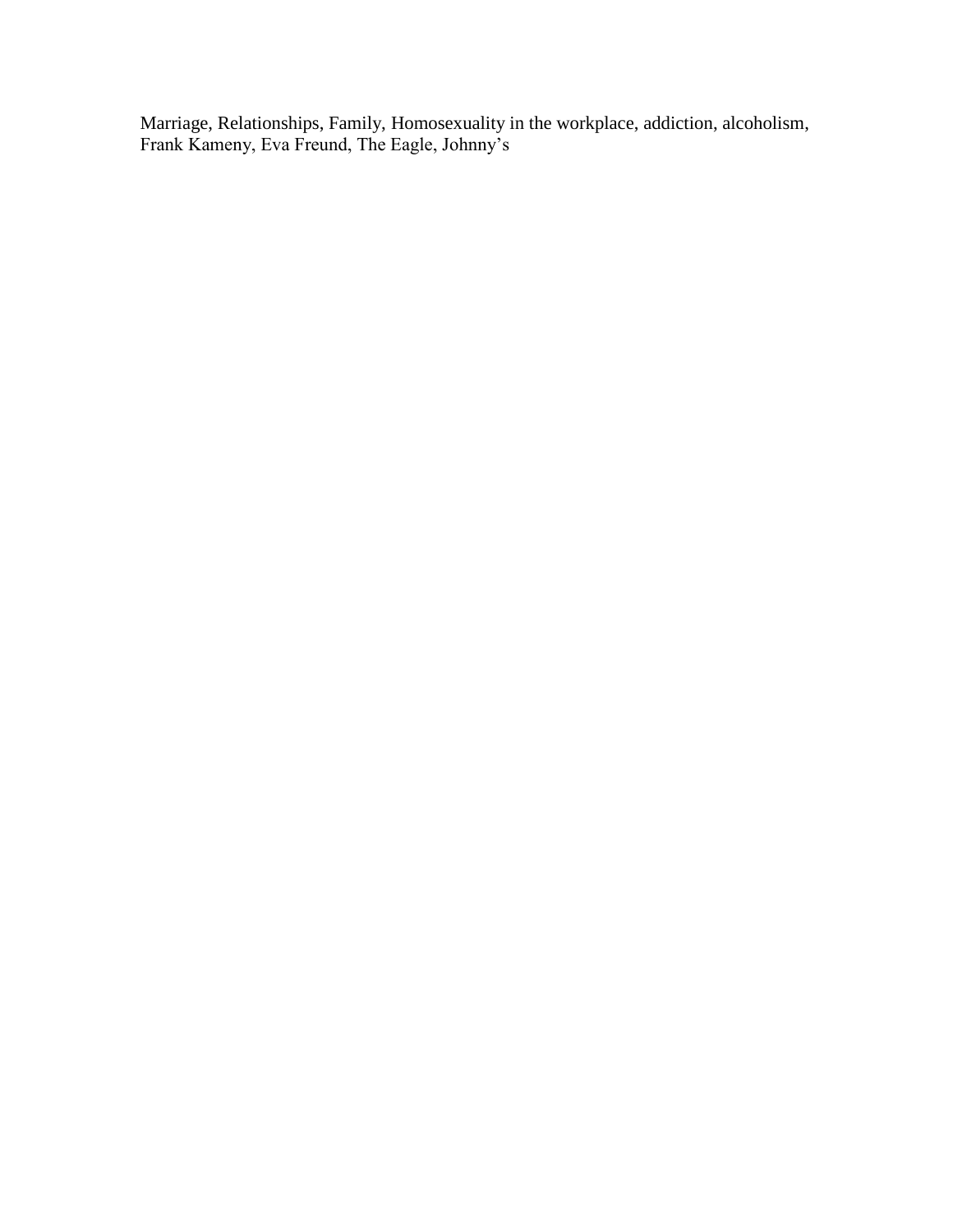# Lavender Oral History Project

*Transcription of Interview with Nancy Tucker on November 12, 2018 Phone call between Washington, D.C. and Albuquerque, New Mexico*

Initials of Interviewer, HS: Haley Steinhilber

Initials of Narrator, NT: Nancy Tucker

HS: If you're ready to get started—

NT: Sure.

HS: I have a few questions about subjects about your experiences with the gay and lesbian community in [Washington] D.C., your perceptions about the interactions of butch/femme identities in your lifetime and maybe within organizations, or if you've seen any changes within the community. Then, just generally your own identity and the formation of that—just to have context and be able to link it with other interviews. So, today is November—what day is it?

NT: It's the  $12<sup>th</sup>$ .

HS: Yeah, okay—Today is November 12, 2018 and I'm recording this in Washington, D.C., but you're in New Mexico. This is Haley Steinhilber interviewing Nancy Tucker. Then, just for the record—Do I have your permission to record this interview?

NT: Yes, you do.

HS: Thank you. So, I'm just going to start by asking where you grew up.

NT: Well, I grew up in the military. So, I grew up in a number of different places. In the 8<sup>th</sup> grade, we settled in the Washington, D.C. area. Which would have been 1959. I lived there in the Washington, D.C. area until 1992, when I moved to California. Then in 2004, I moved to New Mexico.

HS: Okay—So why did you guys end up stopping in D.C. in  $8<sup>th</sup>$  grade? What made you stay?

NT: Well, my father was transferred to the Pentagon.

HS: Okay.

NT: I went from  $8<sup>th</sup>$  to  $12<sup>th</sup>$  grade there and then I went to college at Mary Washington College which is—what was then Mary Washington College, it's now the University of Mary Washington down in Fredericksburg, Virginia. After college I got jobs in the Washington, D.C. area, so I just stayed there.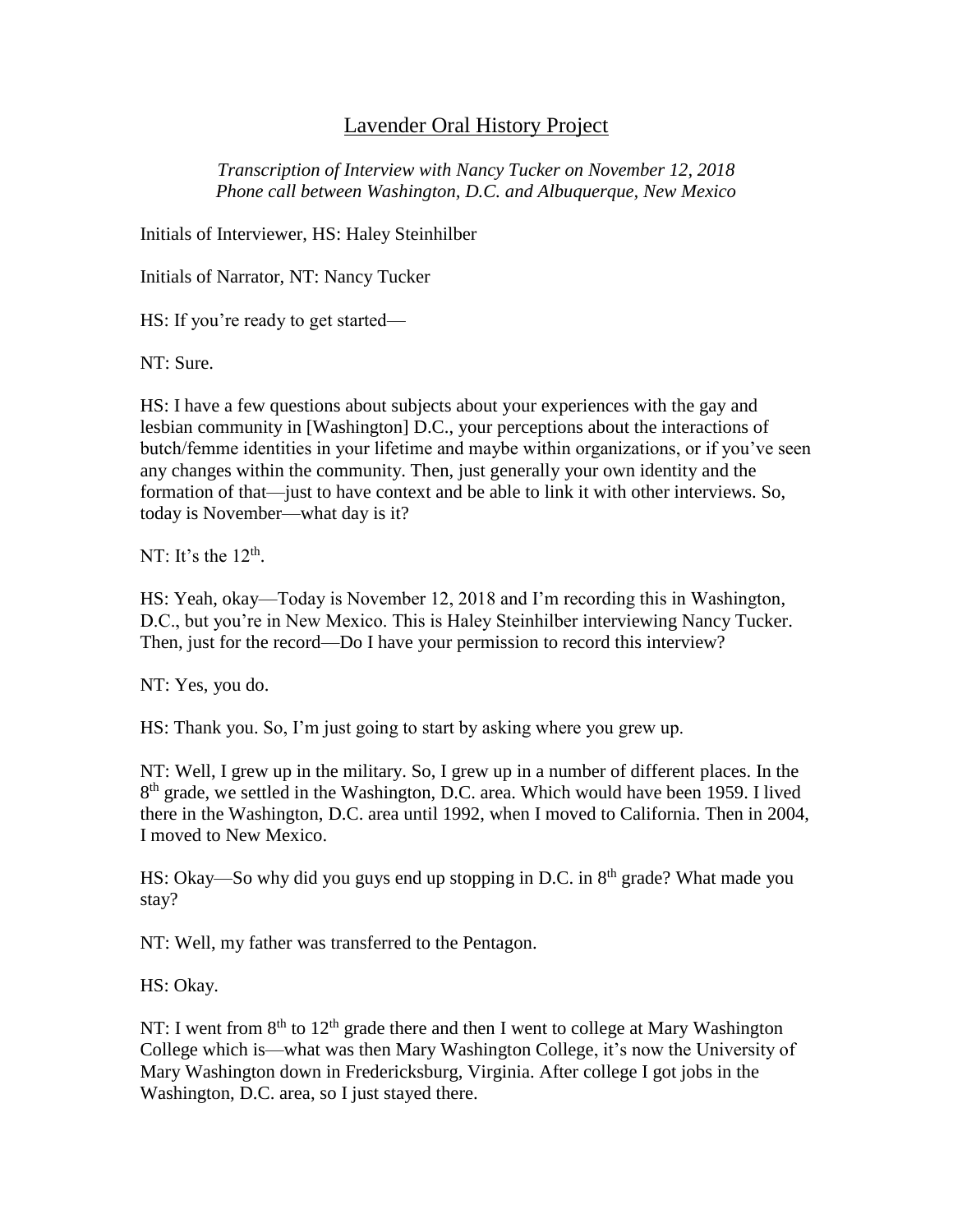HS: How do you think moving around may have influenced your childhood?

NT: Well, I didn't like the uprooting, and I think that's one reason I stayed in the D.C. area for so long is because [3:00] it was a single place. I didn't have to move again every 3 or 4 years, or 2 to 3 years, or whatever. I liked staying in one place. Since I left D.C. I have moved twice. But I actually moved to New Mexico because when I was a kid we spent 4 years here in Albuquerque, and I always liked Albuquerque and always wanted to move back. So, here I am now.

HS: That's great. So, what was your relationship like with your family, growing up?

NT: There are pictures of me and my family, and I am sometimes at a distance from the family, or on the outside of the group of people in the picture. I can't say that it was a warm and loving family. My proof of that is the fact that neither of my brothers nor I ever had children. Three of us and no offspring at all. So, it was difficult.

HS: You have two brothers—

NT: Younger brothers.

HS: Younger brothers? Okay.

NT: Yeah, I was the oldest of three.

HS: How was that dynamic with being the oldest child?

NT: Well, I grew up as sort of hyper-responsible and authoritarian, and tried to be the good kid all my life.

HS: Did you ever come—oh sorry.

NT: Typical first born.

HS: Did you ever come out to your parents?

NT: Not to my mother. She died in 1966 at a very difficult time. I was aware at that point that I was gay and showing it—kind of leaking it on the edges of my life. I had a big crush on somebody that I worked with in the summers. I remember my mother screaming at me, "I don't want you to become one of 'those women.'" A few weeks later, she died of a heart attack. Very suddenly.

So, with my father—after my mother died he was kind of bewildered how to raise children. I remember him sitting me down at the kitchen table one time when I was in college and telling me this [6:00] long and convoluted story about a man he used to work with who had led a rather exemplary life, but basically what the story was is the man was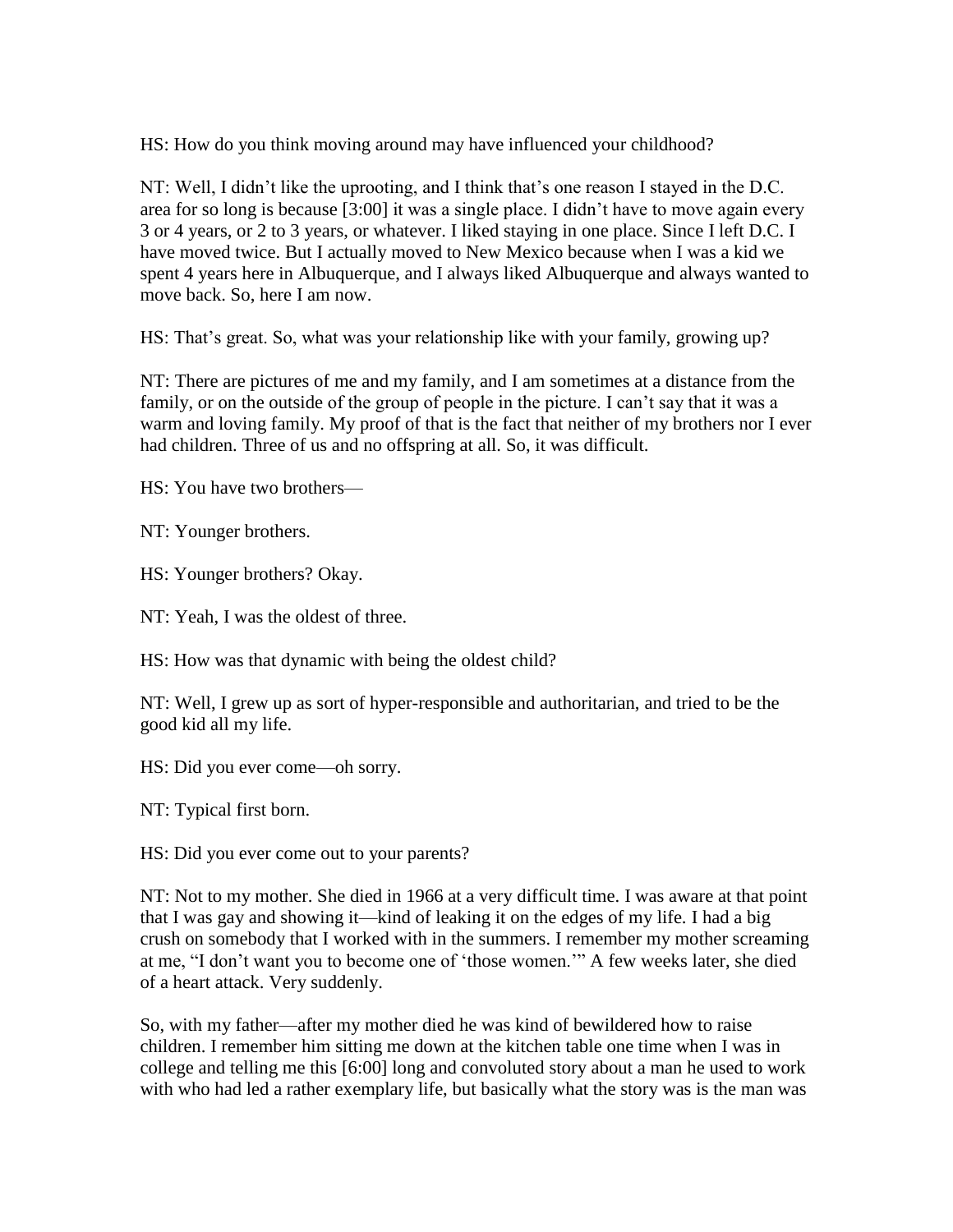discovered to be gay and he lost his career in the government. But Dad never said "gay" or anything like that. I didn't formally come out to him until some years later. In fact, I have some relatives that I'm very close with—they were my mother's brother's wife and their kids—my aunt and cousins in New Jersey. I did not acknowledge that I'm gay to them until this past Christmas when I sent them a Christmas card and the Christmas card showed my partner and I getting married. So, it's not something that I screamed from the housetops to my family, but I was open at work. So, I've kind of led a split existence there.

HS: Where were you working when—

NT: Well, when I came out to my father, I was working for a company that was then called the Army Times Publishing Company. It was a privately-owned company that published weekly newspapers to the military, and a monthly magazine for the military and people who supplied the military that I was involved with. I worked for that company for 29 years. But I was "out" there from the time I interviewed for the job and never had any problems with it.

HS: Were there other gay people working there?

NT: Yeah and they gradually revealed themselves over the years, and in my department we knew who each other were and were friendly. But there was no big deal about it. We just did our jobs. But we were known as gay by our supervisors and the people who owned the company.

HS: And no problems at all?

NT: Uh-huh, nope. Yeah, it allowed me a lot of freedom to be able to be "out" at work. I was able to do gay-related things—since it was a publishing company I was able to use our equipment to do various gay-related projects, like when I was involved the Gay Women's Alternative. [9:00] I would do the newsletter there at work.

When I was involved in the gay addiction recovery stuff, I would work on various projects at work on the weekends. It was very helpful to be "out," and for people to be okay with it, they just knew me as I was. But I was not "out" beyond the company limits. My job as a journalist took me to other places and interacting with other people, and I never let them know I was gay. They may have had their suspicions or something, but I never came out there.

HS: Would you—is that a personal choice?

NT: Yes. It just seemed prudent to do that. [audio cuts out] Are you there?

HS: Oh, sorry—yeah. It must have broken up there for a second.

NT: Yeah. And there it goes again. I don't know if it's me or you.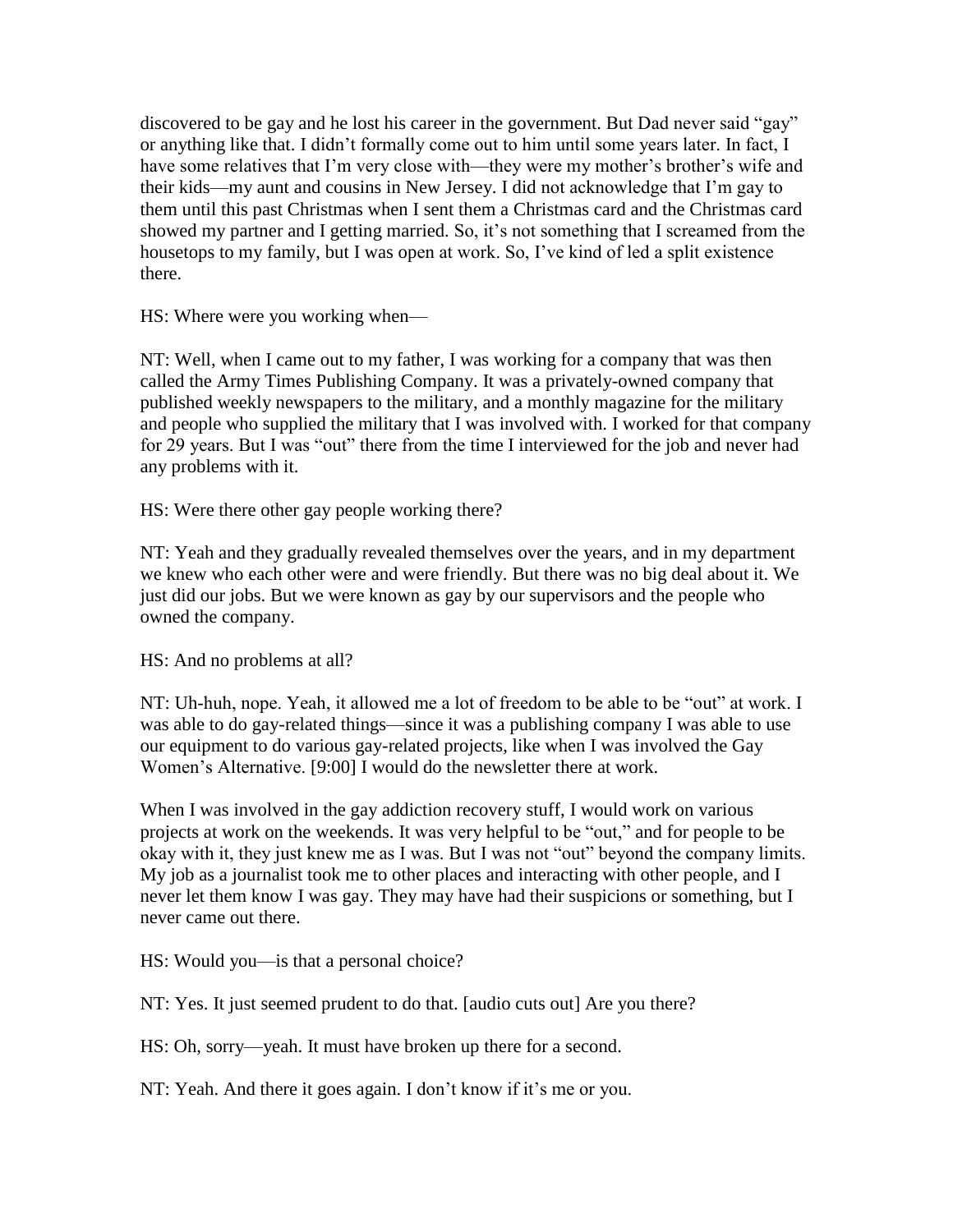HS: I have an average amount of bars—usually the ones that I have. But, I don't know. Can you hear me fine now?

NT: Yeah, maybe my ear is just pressing on the phone. I don't know.

HS: No, I heard it go in and out.

NT: Anyway, it just seemed prudent to not bring my personal life into my business life beyond my immediate office because when you're a journalist you have to be aware of how you carry yourself and not bring your personal life into your business life too much when you're interacting with people. That seemed like the smart thing to do.

HS: Yeah, so you said you were working there for 20 years—

NT: 29 years.

HS: --29 years—oh. Extra decade, there. When did you start there—do you remember what year you came out publicly?

NT: I guess you could say that I came out in 1967 when I had been in contact with gay organizations in San Francisco. Because when I was working in the summers downtown I would go to—there was a bookstore that I would go to. I would pick up gay newspapers from San Francisco and read them and get to know gay life that way. I knew more about San Francisco when I began coming out than I did about D.C. [12:00]

Somehow, I learned that the Mattachine Society of Washington did not accept people into their organization until they were 21 years old. That way they couldn't be accused of recruiting minors. I waited until the August—I turned 21 in the end of March in 1969, and I waited until August of that year to contact the Mattachine Society. When I did, they asked that I come in and be interviewed at their office, which was in a seedy part of F street downtown, so that they could determine that I really was who I said I was, and I wasn't some kind of plant from the police department.

Once I showed up at their offices and got interviewed, I was allowed to come to meetings. They determined that I was who I said I was. That is really the beginning of my coming out into the gay community—was joining the Mattachine Society and getting to know other gay people at that point. People who openly said that they were gay, because things were very very closeted at that point.

HS: How did you find out about the Mattachine Society?

NT: It probably was from one of those San Francisco newspapers. But I don't remember specifically saying, "A-ha! There are gay people in D.C." I don't remember that moment. I remember walking from my—it was in the summer, so I was between years in college. I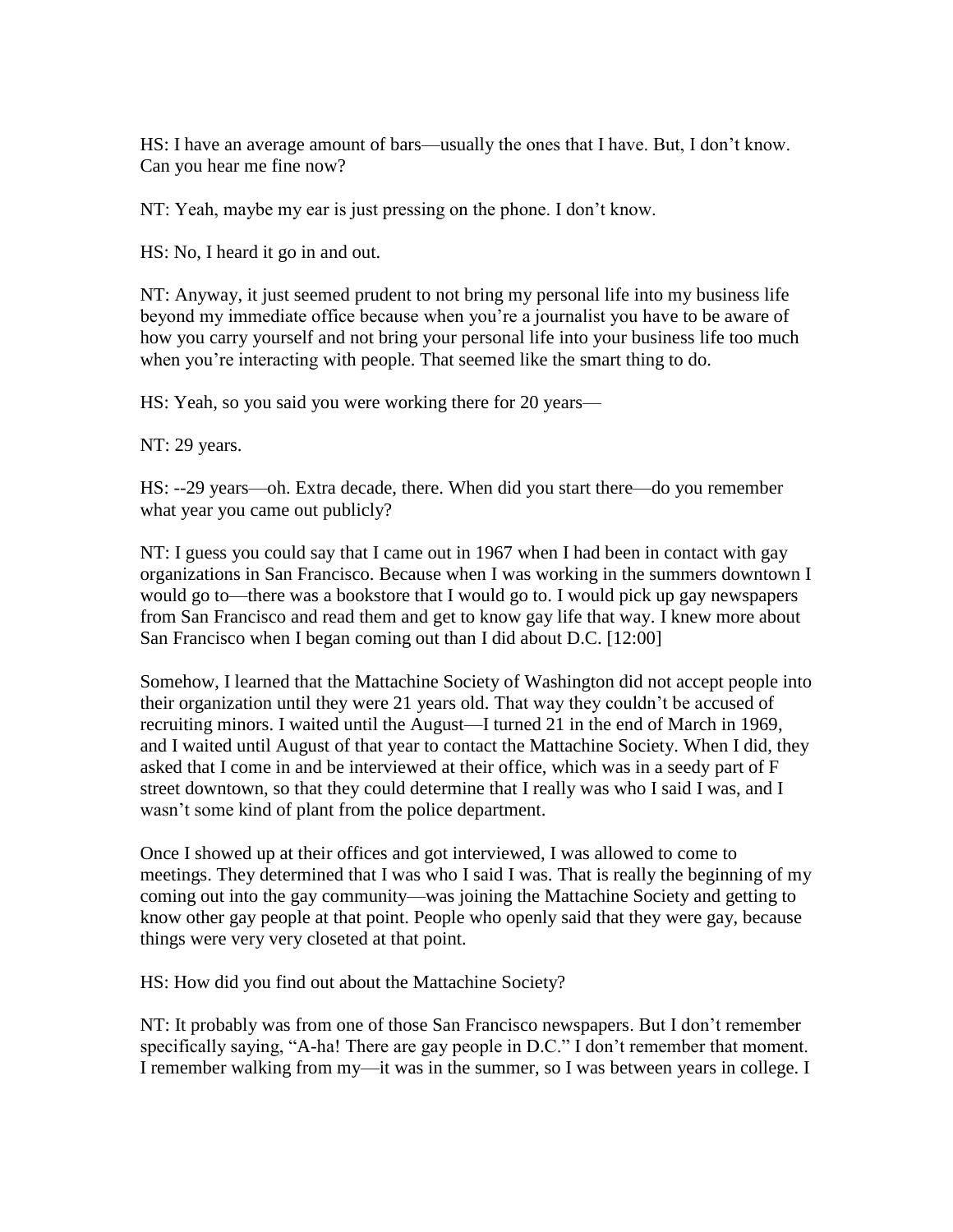walked down the street from where my family lived to a payphone and I called Mattachine from that payphone.

HS: Wow, so do you remember any of the questions they asked in the interview?

NT: No, I remember that Frank Kameny was there and probably Eva Freund was there. There were a couple of other guys who were there, but I don't remember any of the questions—I just thought it rather strange. But then, I expected that they would want to know who I was because things were very clandestine.

I was who I said I was, I wasn't a plant from the police department. But at that point, at the Mattachine Society—that was the only over-ground gay organization in the D.C. area. Turns out there were other organizations, but they were even more closeted. And Mattachine, for all the fact that [15:00] they wanted to represent gay civil rights, had their meetings in a very closeted place. It was at a church—an Episcopal church on Capitol Hill. The meeting was held downstairs, you had to go down the stairs, cross a dirt floored furnace room to a small meeting place in the back of the furnace room, and that's where Mattachine held their meetings. It was underground, literally.

HS: Yeah, wow.

NT: You know, it wasn't like today where organizations have their own public office and blah-blah-blah-blah-blah-blah. They were—they hid basically from everybody. Even though they were dedicated to gay civil rights.

HS: What were the meetings like?

NT: Well, they were dominated by two people—Frank Kameny and Eva Freund. Have you heard of Frank Kameny?

HS: Oh yes.

NT: Alright, Eva Freund was his female counterpart.

HS: She sounds familiar but—

NT: Yeah, she was almost as loud as Frank, almost as intellectual as Frank, and almost as dominant as Frank. She was, in the word of the day, sort of butchy but not trying to pass as a man. The gender lines in the late '60s were kind of blurry. Eva's partner at the time was a woman by the name of Susan Clarke—who I have mentioned to you, and Susan was the person who answered the phone at the Mattachine Society when I first called. Susan is my oldest lesbian friend. It dates from that time in August of 1967. She was Eva's partner, and the women that I knew—fell on kind of this spectrum from "butchy" to "not-very-butch." But still a lesbian. Everybody wore jeans, everybody wore flannel shirts, or t-shirts or something. It was in how you carried yourself whether you would be classified as "butchy" or "Not-so-butch."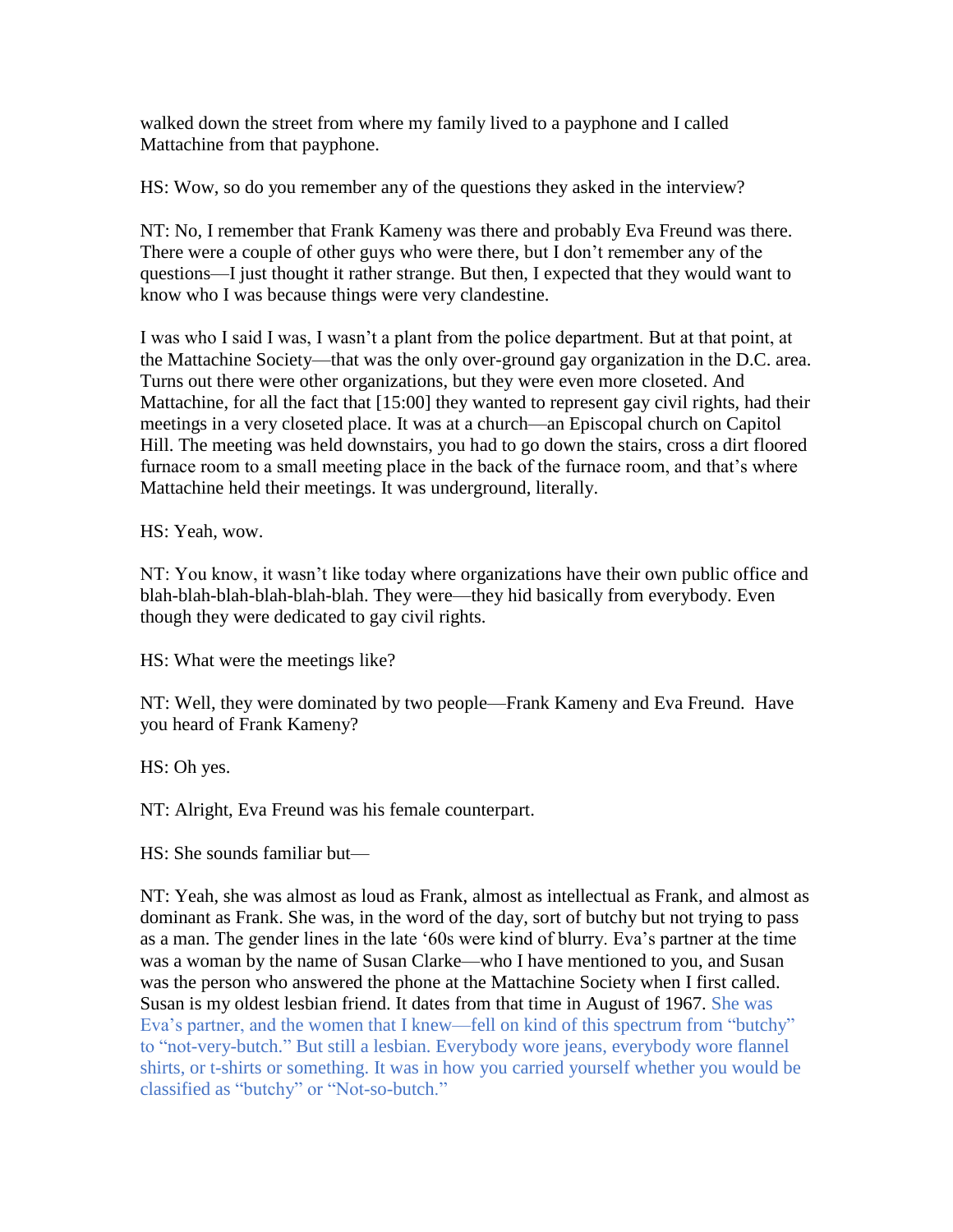There was another woman in the Mattachine Society—I never knew her, that's why I'm [18:00] going to refer you to Susan and I have not—to my shame—I have not emailed Susan yet, but the woman's name was Marge McKechnie, she was known as "Mack." She and her partner were in a very butch-femme relationship, and that's why I want you to talk with Susan. Because she can tell you about Mack.

I never knew Mack, I never met her, I don't think. She had been in the Mattachine Society, but I think was out of Mattachine by the time I got to Mattachine. Most of the women in Mattachine were kind of in the middle of the butch-femme scale. And in the Gay Lib[eration] movement that's where most of the women fell. They weren't genderidentified as male very much at all, ever. It was "butchy," but not "Butch." If that makes any sense.

HS: Yeah-yeah-yeah, oh, sorry, go ahead.

NT: Compared to a stereotypical female, you know, a butchy woman would wear fewer patterns, be more likely to wear pants than a skirt. When I first came out, one of the things that I noticed about the women in Mattachine is that they wore loafers and black socks. I thought that's what lesbians wore. So, I got myself a pair of loafers and a pair of black socks, and then I discovered that not everybody did that. But I did that when I first was coming out because I thought that's what it meant to be a lesbian. It was probably the tail-end of a fad that I didn't know about.

HS: I guess that can kind of lead into a next question of—so, did you have any sort of "gay guide" or a role model specifically in the community?

NT: No, not really. Except for Susan, I was the youngest person in Mattachine. Susan is about a year younger than I am. So, to be all these people who were adults out of college or never went to college and were living their lives as adults, were kind of foreign to me. Because they were older than I was.

But in terms of specific role models, no I didn't really have any. I just mostly kept my mouth shut and just listened and learned about all this Gay Lib stuff. It wasn't that I was interested [21:00] particularly in gay civil rights, but it's where the queers were so I went there. It turned out that I morphed into something of an activist through the newsletter that Mattachine wanted to start. They had their own internal thing that went to Mattachine members, but they decided that they wanted an outreach publication for the community as a whole.

I had been in Mattachine sort of long enough to find a girlfriend. Then I left Mattachine, probably after the first year, or year and a half or two. But the people in Mattachine knew that I was a journalist, so when they decided they wanted to have this outreach publication, they asked me if I wanted to be one of the editors. They had two editors one of them a man who was a member of Mattachine, and me, a female who had been a member of Mattachine and was known to the Mattachine group at that point.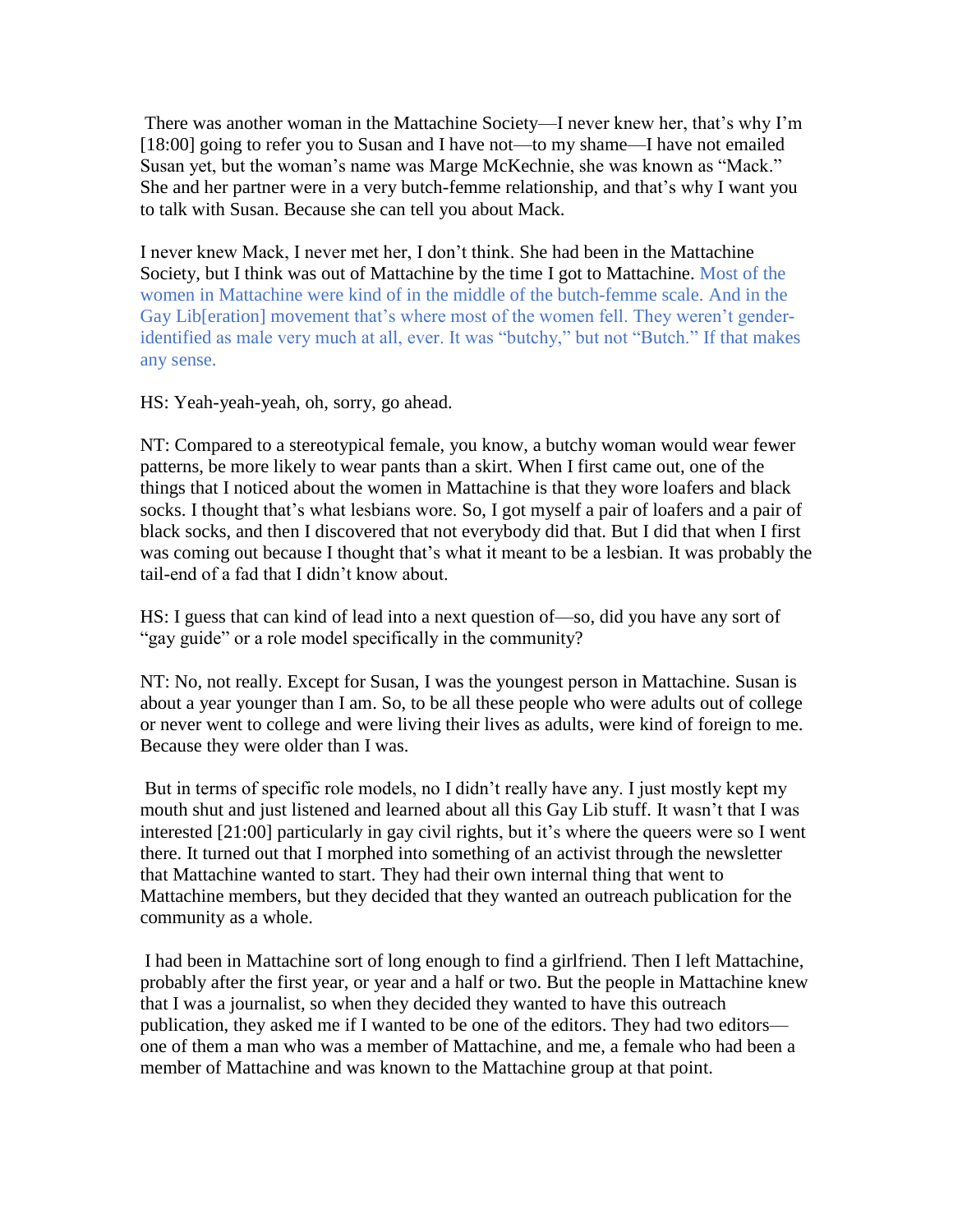I became the co-editor of the Gay Blade [presently, the Washington Blade], it was called at first. In that context, I got to know more about the different areas of the community that had been invisible to me when I first came out. Things like the drag community and the leather community and the African American community. You know, all of them were sort of social organizations. Mattachine was the only activist organization in the beginning. But they were different slices of the community that did not come overground very much.

HS: So, when you were writing about them, did you—in what setting were you interacting with them?

NT: I would. Well, for the leather community, I would go to the Eagle**,** the leather bar at that point, and talk with people there. I went to some drag functions. It took a number of years before I found out about the black gay community because I was not black, and so I wasn't interacting with it. I'm not sure how it was that I found out about all the organizations within the African American community.

They may have reached out to me, because one of the things that I tried to do with the Blade is keep a list in the Blade itself, of all of the different gay organizations that I found out about. It was important to me that people in the community know what was available in the community. [24:00] To broaden their lives and you know when the Gay Liberation Front came along I met more people and made connections that way. So, it just kind of grew like Topsy, as they say.

HS: You said that you left the Mattachine after finding a girlfriend. Was that typical for members?

NT: No, I don't think so. I don't think it was. Frank Kameny annoyed the hell out of me. In a lot of ways, his bombast was a little much. Although in future years, I actually ended up living in Frank's house for a couple of years. I lived in the basement and he lived mostly on the second floor. He was my landlord for a number of years. I knew him for a long time, it's just that I—Frank was somebody for me that was best experienced in small doses. But no, I don't think it was typical that people would do that.

HS: So, was that your current partner, or?

NT: No, although oddly enough, the woman that I got involved with after I came into Mattachine—she now lives within 25 miles of me. (laughs)

HS: Do you still talk?

NT: No, I have no desire to see her, interact with her. No, that's something I left behind a long time ago and have no desire to pick up. I mean, my life these days is not very gay. The only time I interact with anybody is when I interact with lesbians—not even gay men—Is when I go to a recovery meeting or if I'm going to a recovery round-up. Then I'll interact with some of the men, but not very much anymore.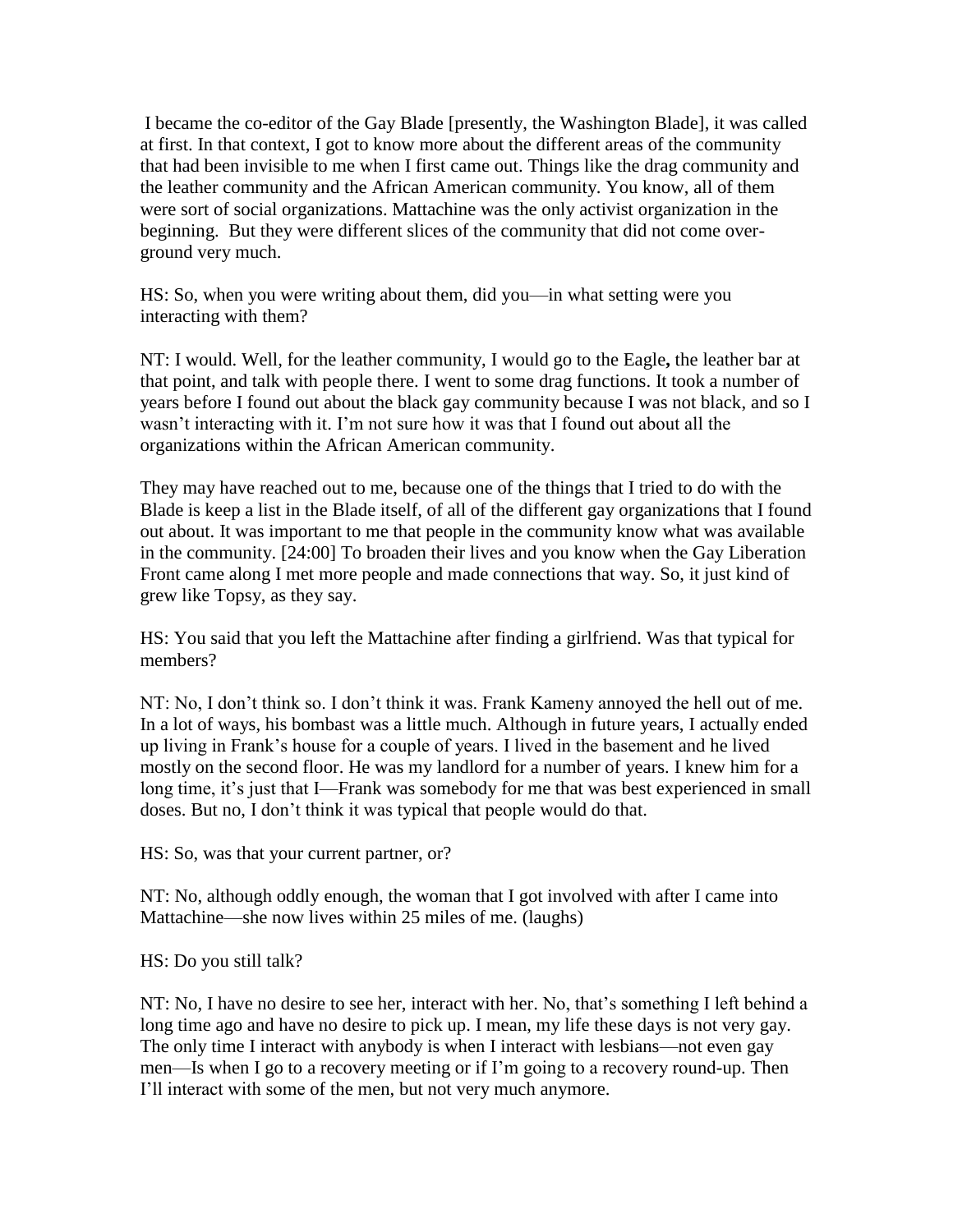HS: You were involved with a lot of different activities, I remember from your email. Would you mind just repeating a few of them or just what you were involved—

NT: First of all, it was Mattachine Society.

HS: The Mattachine, yeah.

NT: Then it was the Blade. It was the Blade for about four years. Four about three of those years I ran the Blade pretty much on my own. The male editor helped me distribute it after the thing was in print each month, or then every two weeks. But he didn't have an awful [27:00] lot of input into it. I did the advertising, I did the writing, I did the layout. I did whatever money collecting was necessary. I did the distribution—most of the distribution, not all of it.

After a while, it became apparent to me as I got involved in the gay recovery stuff that I did not want to continue doing the Blade and that's when I did some outreach and other people got involved with it. I pulled away, so I did not stay involved with the Blade beyond that four years and a transition period, for the most part. I was involved with the gay recovery stuff for twenty years in the D.C. area, and much less so since I have moved out of the D.C. area. I was involved in the Gay Women's Alternative. Do you know anything about GWA?

HS: Just that it was about trying to do some more outreach in education for lesbians, but—

NT: Not even quite that. It was an outgrowth of a similar organization, also called the Gay Women's Alternative, in New York City. When two of the women who'd been involved in GWA in New York moved to D.C., they started up a D.C. group. It had two aspects. One was the women who were on the board of directors. They were the officers and members of the board of directors and they did all the planning and all the arranging for GWA meetings.

Then on every Wednesday night at the Unitarian Church in D.C., we had programs. These were educational programs or entertainment programs, it depended. Sometimes about gay topics, and sometimes not. When I came on to the board, and I don't remember—it was like 1987 maybe? '86, '87—something like that—GWA had been fading. It largely attracted a middle-class group of women in their thirties, forties from around the D.C. area. A lot of women from the suburbs to the programs at the Unitarian Church.

I guess the programs had been getting kind of dry and the membership or the attendance—women [30:00] who attended GWA meetings were not members of GWA. Only members of the board of directors were members of GWA. The attendance of the weekly things had fallen, so when I came onto the board I got onto the program committee. I realized two things that would attract women to these Wednesday night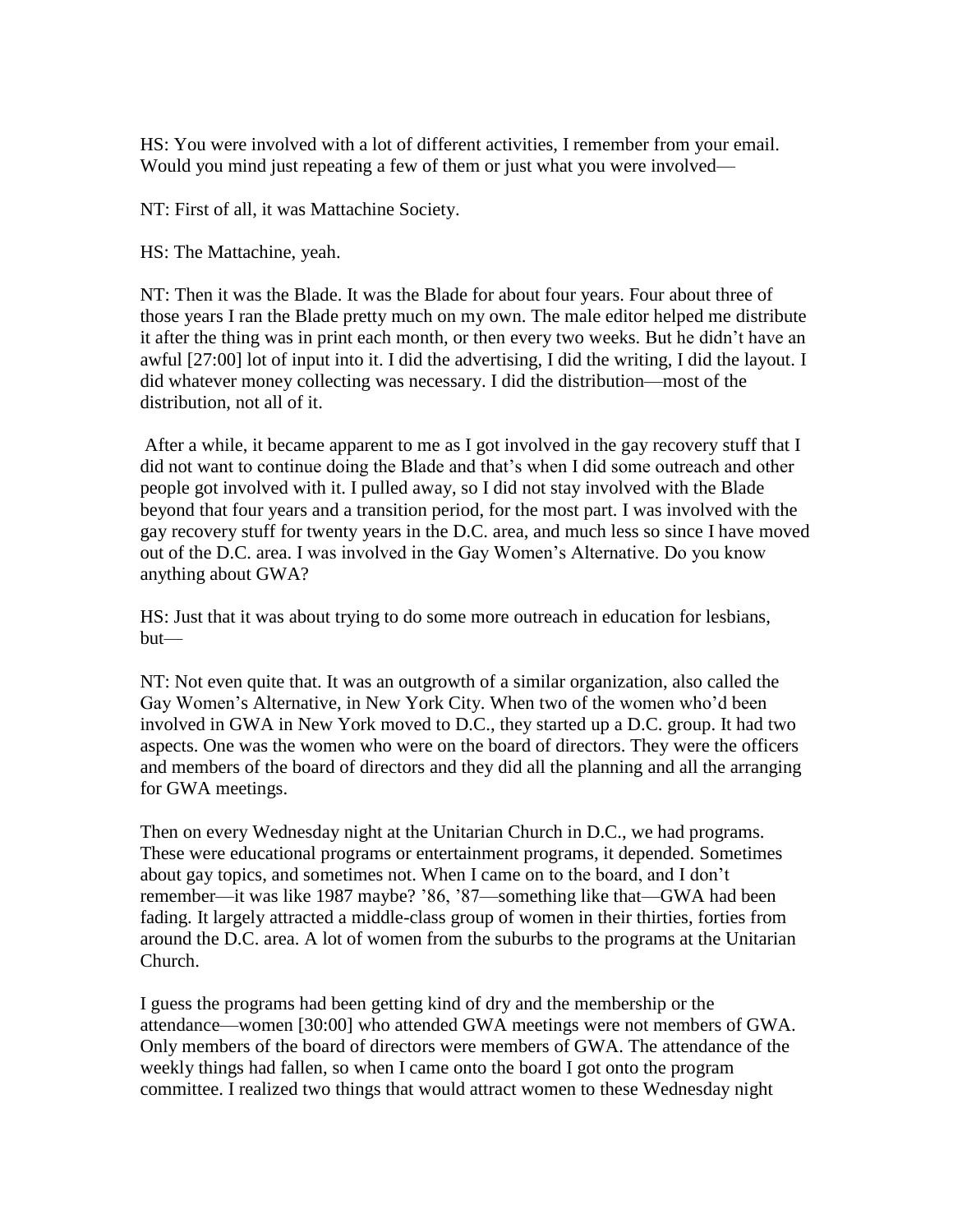programs were sex and shrinks. Programs about sex and programs from lesbian therapists. We did a lot of programming about that.

I believe that I've given my GWA archives to the Rainbow History Project. So, you can see the kinds of programs that were done, but that increased the attendance at the Wednesday night programs considerably—to the point where there was one program we had on lesbian pornography. Where we were showing videos, where we actually had to lock the doors of the church because we were so stuffed with women in the meeting room that we couldn't take any more. The fire marshal would've had a fit if he had known. So, I was involved with that.

There was a woman—I think her name was Birdie, I'm not sure—who held kind of private dining soirees at her home. That was something they didn't have a lot of publicity because it was held at her home. But it was a way for lesbians to get to know other lesbians. I was involved in that for a while.

There was another social—I was involved in some different social groups. Early on there was Lily Vincent**'s**—she did Wednesday night programs at her house in Arlington [Virginia.] They weren't programs, they were just sort of gatherings of lesbians. We didn't have any intellectual pretenses whatsoever for these social events at Lily's.

There was another group whose name I cannot remember, that did pretty much the same thing. The couple, who had met on an airplane oddly enough—they were based in Maryland. A lot of the things that happened were—these Saturday night soirees were in Maryland. One of the women was Anglo and one of the women was African American. Boy, I wish I could remember the name of that group. That was one.

Then there was the OWLs, the Older, Wiser Lesbians. They were extremely closeted. [33:00] Many of the members of the OWLs were a decade or more older than I was. Many of them had been married and had children. When I came into that group—again, it was just a social group—they always referred to themselves as the OWLs. They would never spell out what OWLs meant.

When I became the editor of the newsletter, I started first of all saying, "the OWLs" and then I would call it "the L word." Then, eventually I spelled out the word "lesbian" in the newsletter and there was a huge to-do for using the word "lesbian" in the newsletter. Some people were hollering that they could no longer put it on their refrigerator because their children would see the word "lesbian" on their refrigerator. I was denounced by some within the group and so forth and so on.

I think somewhere there's also the correspondence—maybe Rainbow History has that the correspondence where I was denounced for using the word "lesbian," and they wanted to throw me out of the group and blah-blah-blah-blah-blah. This was like the late '80s. You know, people were still reacting that way. What else was I involved in? I knew the Furies [Collective] tangentially. You know who the Furies were?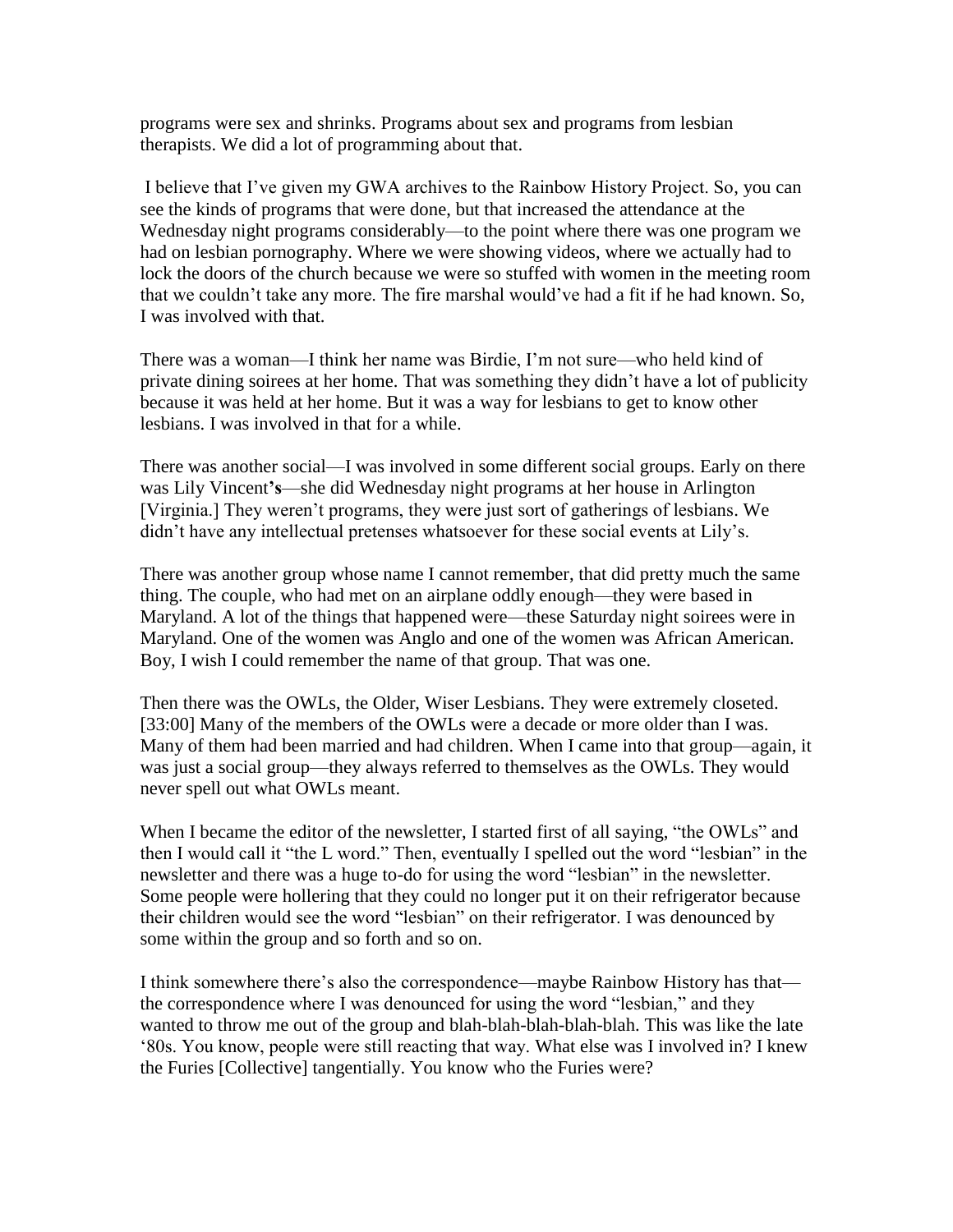HS: Oh, yes, I do. It's escaping me, but I've heard of them. They're—

NT: Rita Mae Brown. They were radical lesbians.

HS: Right, yes—so did you attend any of their events?

NT: I once attended a dance that they threw. It was some kind of Women's Liberation weekend, and they sponsored a dance in an Episcopal church in Northwest Washington. I remember walking into the dance that night—I knew it was being organized by the Furies and I was very flippant, and I said, "Well, who is this Rita Mae Brown person? Where is she?" Well, it turned out Rita was sitting at the table taking entrance money for the dance.

I got to know her, but I never attended—and I went to their commune on Capitol Hill one time. I never got to know or attend any of their meetings. I knew Rita—she and I were friends, but I never hung around with the Furies because they were far too radical for my taste. I just avoided really radical women. So, I knew them, but I wasn't part of them. They knew me, but we were not involved with each [36:00] other. I would put stuff about them in the Blade, but not participate.

HS: Did you publish anything about the OWLs in the Blade or was that too—

NT: You know I don't remember. I think I did—just a contact telephone number or something like that without explaining what the group was. You'd have to look at those old issues of the Blade and I don't have any anymore. I turned them over.

HS: I'll have to spend some time with the Rainbow History Project archives once it reopens.

NT: What, is it closed?

HS: It was during the summer when I arrived here. There's some construction going on with the Washington Historical Society, but that's neither here nor there.

NT: I think that there are issues of the Blade online, but I wasn't able to find them, but you might be able to. I think that they've put them on the internet through the library, or maybe someone at Rainbow History can give you the pointer. [37:05] You could even visit the Blade's offices and they might have them.

HS: These are good tips. Writing them down. Thank you. You mentioned how finding one of your girlfriend's through the Mattachine Society. Where else did you meet people?

NT: Well, let me digress a little bit about that girlfriend that I found, because it may address your interest in gender issues. Her name was Martha. I had gotten involved with someone when I was in college, but then when I went to the Mattachine meeting, I met Martha and I kind of jumped from one woman to another. Which was awful of me, but I did it.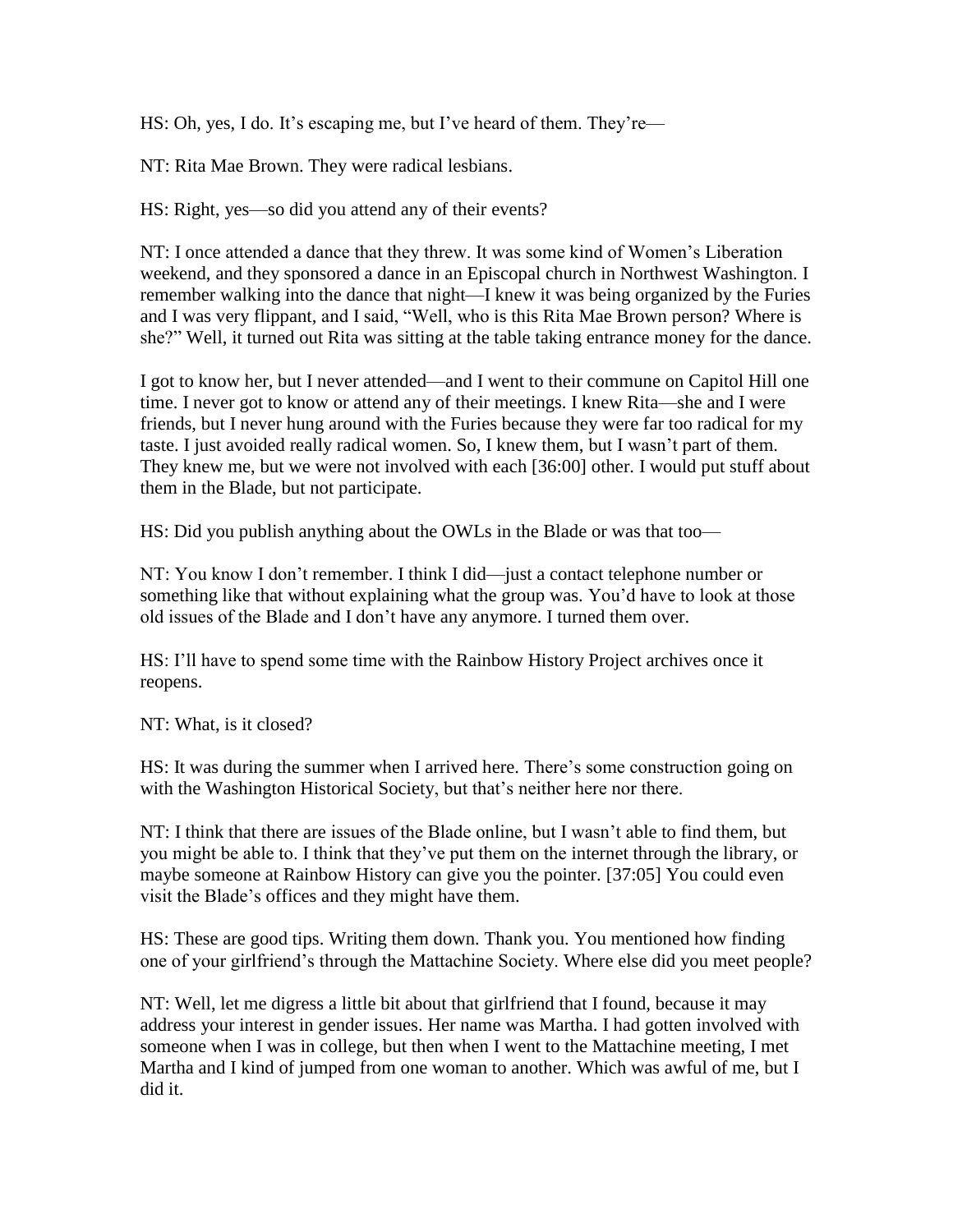Martha and I actually looked a lot alike. We had a similar physique, similar height. We both had short brown hair. When we went to our first Christopher Street Liberation Day March, we had these identical short-sleeved sweatshirts. One of the sweatshirts said "Butch," and one of the sweatshirts said, "Femme." During the Christopher Street weekend, we periodically would change shirts. We thought that was very funny because we looked so much alike.

There was a picture of us, me happening to be in the "Femme" shirt at the time, and Martha in [39:00] the "Butch" one, that ran on the front page of the *Village Voice* after the Christopher Street weekend. It was very interesting what they did with the picture. They altered the picture. First of all, they made both of us wearing dark lenses on our eye-glasses, and because I was in the "Femme" shirt, they lengthened my hair. Altered it for the photo, so that I looked more femme. Thereby directly messing up the whole joke Martha and I had.

 $HS: Wow$ .

NT: Yeah, yeah. I probably still have a copy of that issue of the *Voice* if you can't find that online. But it would've been in 19—probably early July 1969 [it was 1970] because it was after the first Christopher Street March. Was it '69 or was it in '70 that year? '69, I think.

HS: I'll check them both.

NT: Yeah.

HS: What was your reaction when you saw that?

NT: Well, you know, I was—I wouldn't say outraged—but moderately outraged I guess would be the thing. But not outraged enough to reach out to the *Voice*. The same photo also ran in one of the Sexology magazines of the day. They were—I don't know what to call them—they were a magazine about sex, but they would have this veneer of intellectualism and academe. They also ran with the lengthened hair version of the photo.

That's what people did then. They wanted us to live up—down—to their expectations. It didn't make sense at all to them that a butch and a femme would look alike. Then more than that, I didn't really play butch and femmes roles per say. I mean she was older than I was so if there was any butch-ness going on, it was probably more her age than it was well, she was a little bit more interested in mechanical things than me. She was a draftsman—she did mechanical drafting. But it was not a hard line at all. [42:00] It was more natural interest than it was, "I'm the man," kind of stuff.

HS: How would you describe—at least with what you saw—and characterize butch versus femme identities?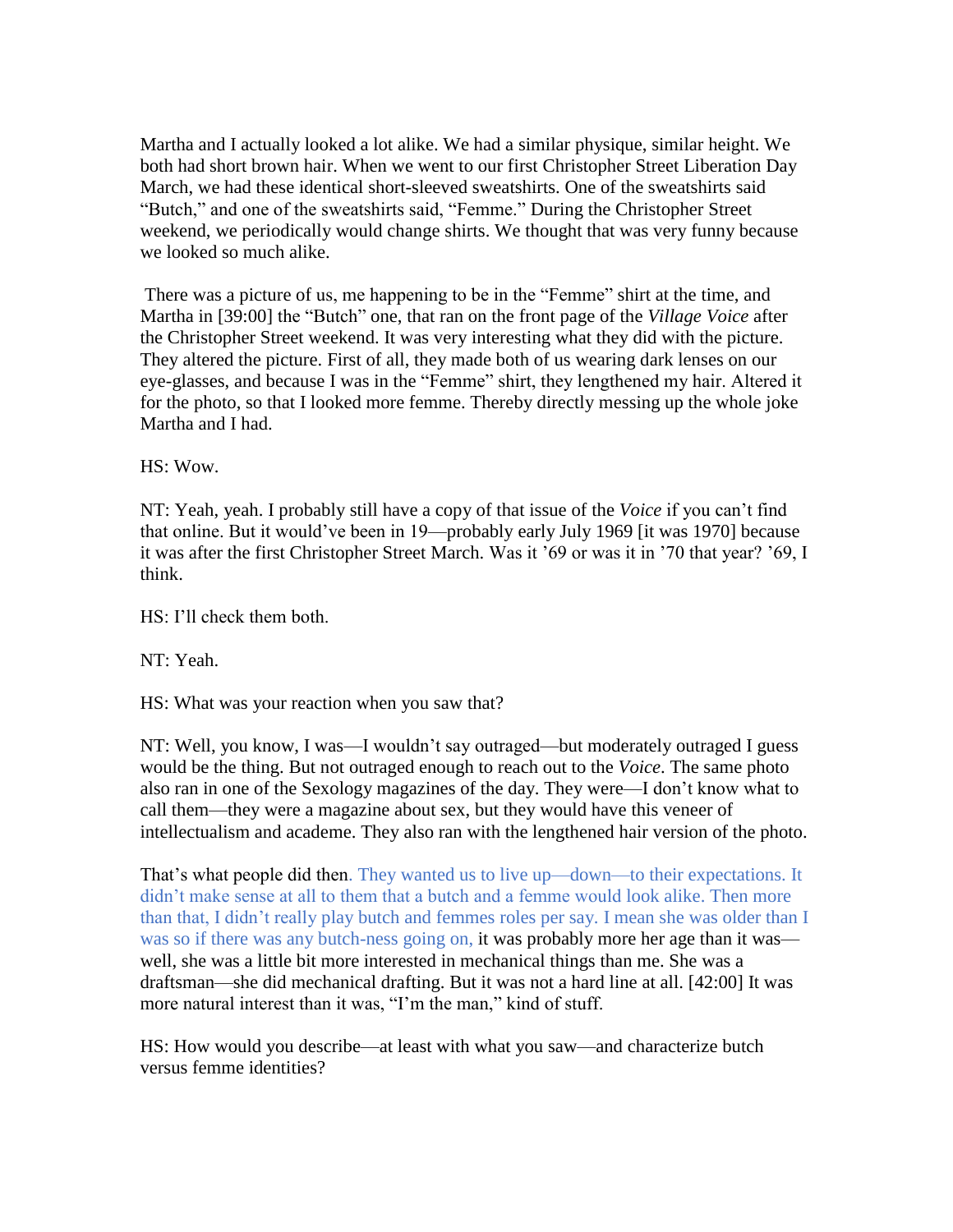NT: Everybody then, most of the women that I circulated within were on—I would say, "butchy." In the Women's Movement, that's sort of how we would identify each other. On the street it was a more plain style of dressing. It was a more relaxed way of walking, upholding oneself. It was a way that was not set to attract a man's attention. To make oneself a little bit less visible. The women's movement—It was a lot of that sort of gender blurring going on. A lot of women wore overalls, flannel shirts—it was the age of the "male clone" and there was sort of a female version. There was a wonderful exhibit in fact you might want to look that up. At the Fashion Institute [of Technology], I think it's called, in New York City.

HS: The Fashion Institute?

NT: Something Fashion Institute. They had an exhibit a number of years ago. Like in the last 10 years maybe, 12 years—on lesbian identity and fashion. If you can get ahold of those materials, they are located in 18-20<sup>th</sup> street in Manhattan—In that area. It's not the Rhode Island School of Design. I want to say Fashion Institute—if I had my computer in front of me, I could find it. But it was an extraordinary exhibit and I remember the one that they had specifically for the Women's Lib period. It was a pair of overalls and I think it was a flannel shirt as sort of a regular sort of dress.

HS: Okay, there's weird going on with your audio. I'm not sure if you can hear it.

NT: No. [45:00] I can have you call my cell phone. I can put it on speaker and that might be clearer.

HS: Okay, yeah.

NT: Call me back at 505-459-1790.

HS: 1-7-9-0, okay.

NT: I'll put you on speaker when I get the call.

HS: Okay, thank you.

[break in audio]

HS: Okay, can you hear me? NT: Yeah, much better actually.

HS: Okay.

NT: How about me?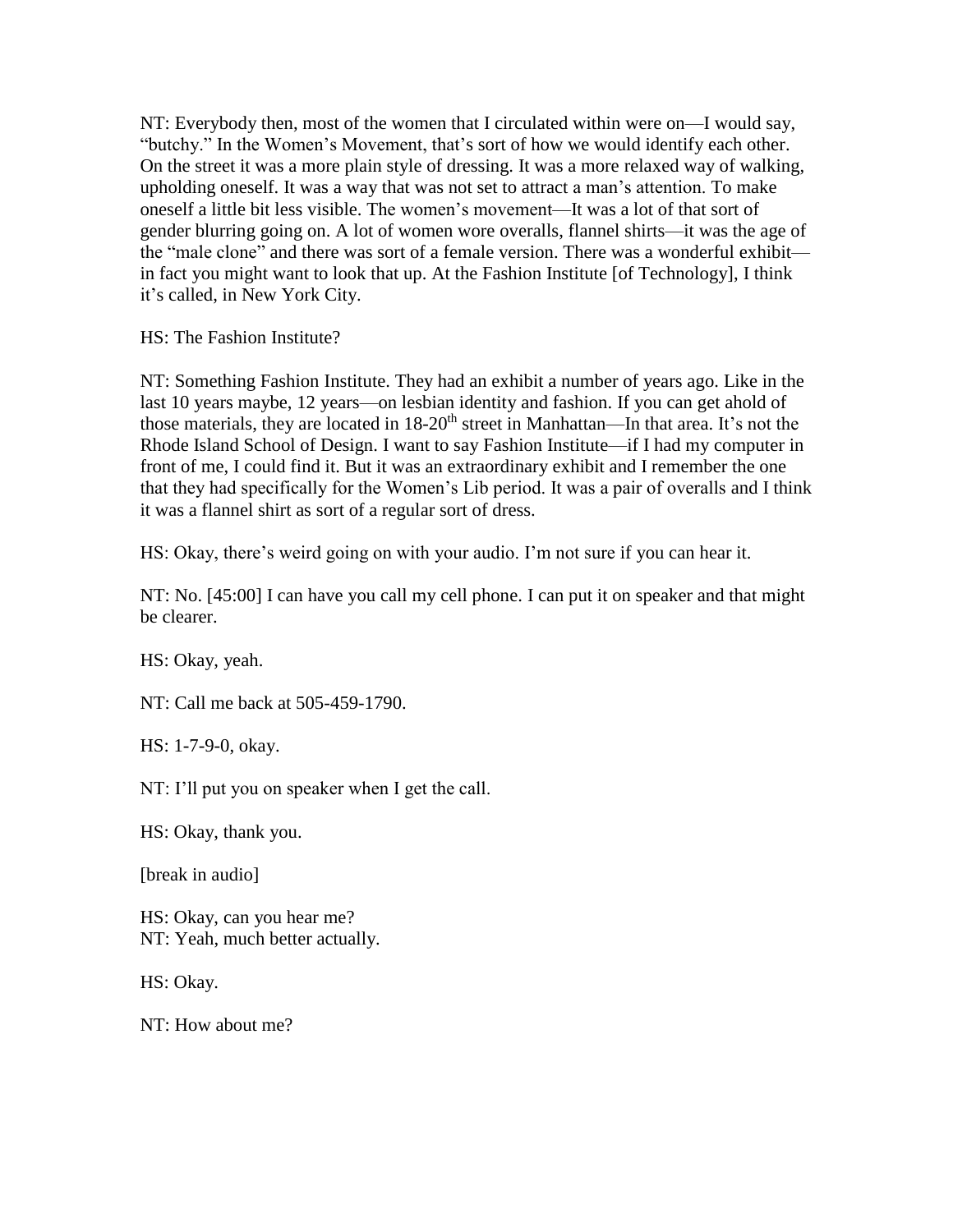HS: Yeah, this is perfect. Everything was going perfect and then you started mentioning the Fashion Institute and then for some reason it started breaking up and getting really like "ehhhhrrr."

NT: Yeah that happens with me and phones. I tend to move them away from my mouth sometimes.

HS: Well, that's okay. Thank you so much for your patience. I'm sorry—we were talking about the Fashion Institute and then the Women's Lib period.

NT: Both Lynn and I just broke up totally when we saw that outfit. They even had some going back into the late Victorian or Edwardian period of what lesbians would wear in that period. You definitely want to get a hold of that organization. If you can't within a couple of days, let me know and I'll try to look it up.

HS: Okay, I have stars here, will look it up. This is a lot of great information, thank you. I know that you were in a lot of recovery groups, so I was hesitant to ask if you also were involved in some of the night life around D.C.

NT: Yeah, I was. We would go to the bars—I went to Jo-Anna's, which was the first lesbian bar that I knew of in D.C. There was Johnny's across the street, literally across the street. They were both believed to be owned by the mafia. Then there was—I think it was called the Plus One [misspoke: Phase One]. All three of these were on 8<sup>th</sup> Street near the marine barracks.

The Plus One [Phase One] was the first bar in D.C.—or believed to be the first bar in D.C. that was owned by gay people. It was a group of gay men—what I used to refer to as the [48:00] "fuzzy sweater crowd." That's sort of what distinguished them from the other kinds of gay men who might be more effeminate. The "fuzzy sweater crowd," were professional guys, or guys who dressed like professionals and the fad at that point was Vneck sweaters with slacks. So yeah, I went to the bars. Did my share of drinking in the bars, you know, socialized just with my friends in the bars. I never was very good at meeting people in bars, that's for sure. Either drinking or sober.

HS: I mean, understandable. Do you remember any instances where you tried?

NT: No, I was always pretty mute. I mean it worked for me to meet friends there. I remember running into my high school drama teacher at a gay bar one time. He cautioned me to silence and said that it always irritated him when I was in high school. I was a member of the Thespian's Society and he always chided me for calling it "thes-bian" like "les-bian." But I didn't continue to hang out with him. I think it was just that one time we met in the bar and that was it. Mostly I just hung out with my friends, who in the beginning were members of the Mattachine Society. Later, my friends were people in recovery.

HS: When did that transfer happen?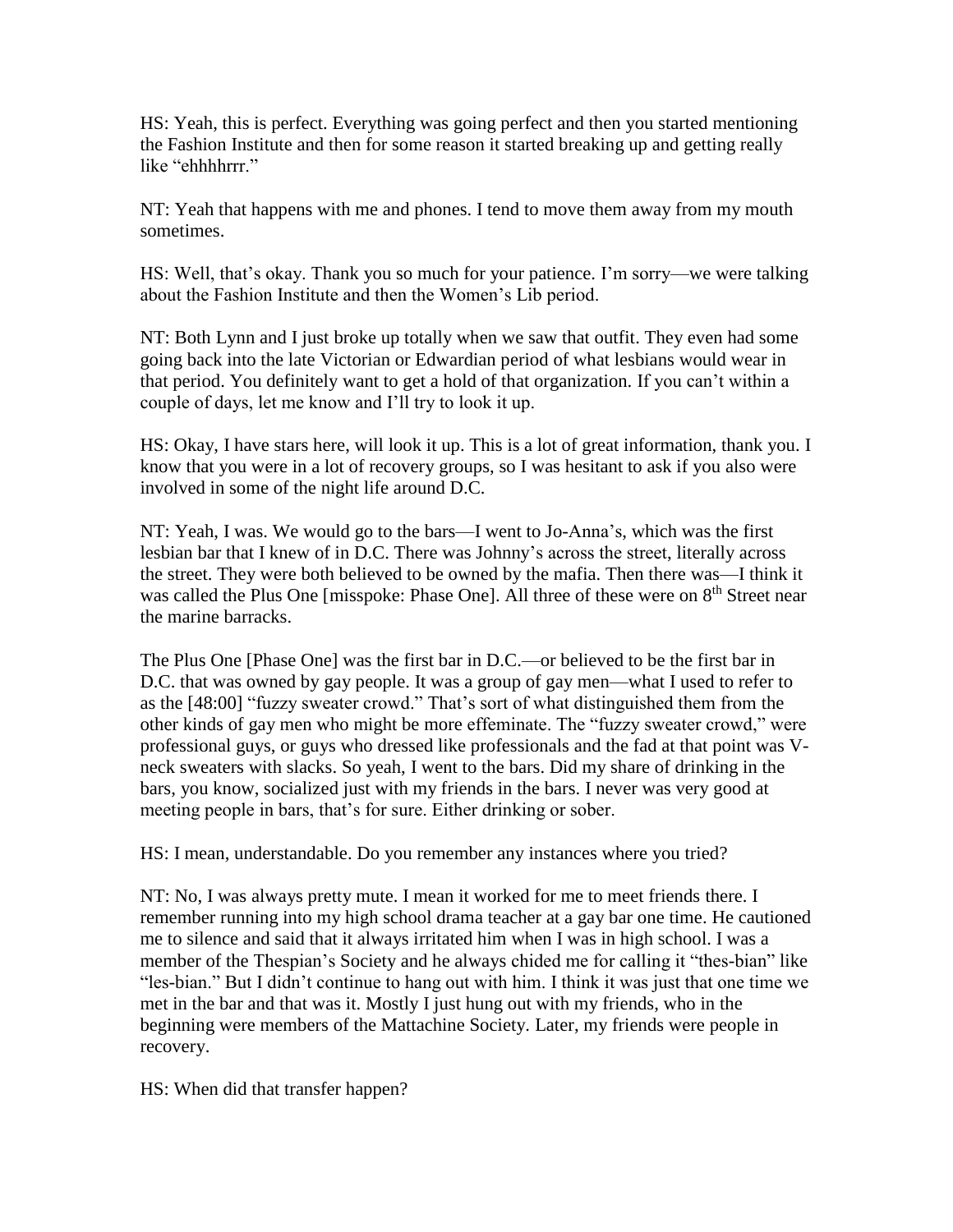NT: 1972.

HS: And correct me if I'm wrong, you helped with the startup of that right?

NT: No.

HS: Oh.

NT: There were four people who started out the Gay Groups of AA [Alcoholics Anonymous] in Washington. There were two men who I had met in Gay Liberation Front named Bob and Cade, C-A-D-E. Then there were two women, one of whom whose name is Blanche. Then the fourth member, her name was Gerri, G-E-R-R-I. Bob, Cade, and Blanche were all sober, and they were trying to help Gerri get sober. They had met Gerri [51:00] in regular meetings of AA, and they realized that it probably would be easier for Gerri to get sober if she had a gay meeting of AA. So, they started the first meeting—the Gay Meeting of AA. Cade, who I had earlier met in the Gay Liberation Front, he told me about this meeting of AA because he knew I was editor of the Blade. So, I immediately gave publicity to this gay meeting of the AA in the Blade. Then about a year after the meetings started is when I started going to recovery meetings.

HS: What made you—is it just the fact that it was there, or was there another—

NT: I was very depressed and this woman, Martha, that I had been involved with—she had moved off to New York City. I had this fantasy that she was going to move back to D.C. and we were going to get together again. But I was talking to her on the phone one time and she said she was moving back to D.C., but she was moving back with her new girlfriend. That just pushed me over the edge of depression. I thought that, "Well, my friends who were in AA seemed to be mentally healthy and admirable people." And I thought maybe I could use AA to treat my depression and my mental health problems. So, I went off to my first meeting and discovered that "Ehhh, yeah I had a drinking problem." That's how I fell into AA.

HS: That's a fun story, I'm sorry to hear that.

NT: Well, it's 46 years later and I'm still sober.

HS: Congratulations, that's amazing. So, how did you meet your partner, Lynn?

NT: Well, I had seen her around and been impressed by her because unlike a lot of people that I knew, she was capable of speaking in full sentences and full paragraphs. That impressed me—somebody who was well-spoken and thoughtful. It turned out that I ended up answering an ad that she placed in the Blade, looking for somebody to do things with. By the time [54:00] we had our first date, I had realized that I had met her before and been impressed by her before. So, when she brought her mother to our first date, I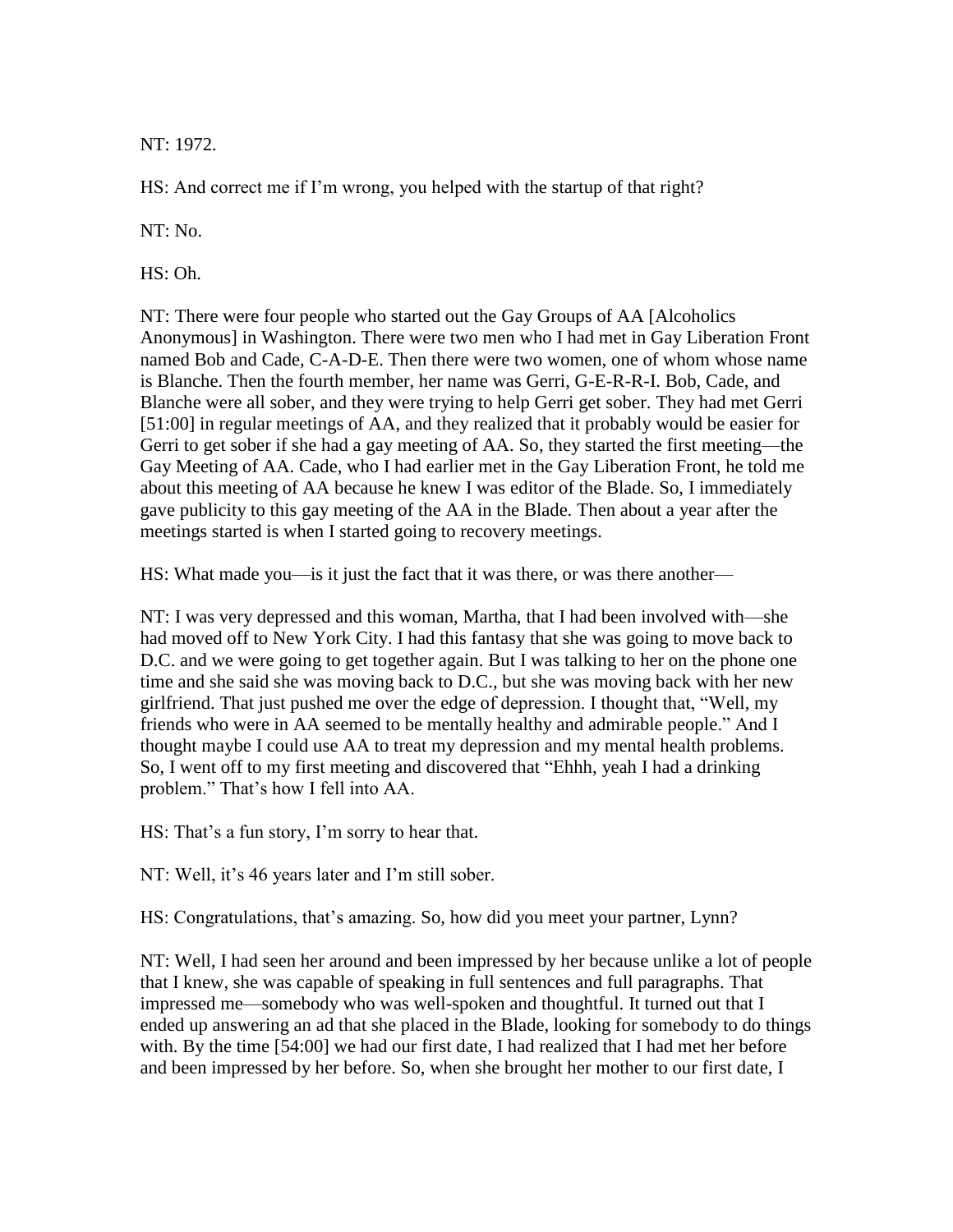was sort of nonplussed. Basically, we officially met through the Blade, and we date our relationship from that first date.

HS: So, why did she bring her mother?

NT: (laughs) We were the only people I've ever known who had a mother on their first date. I lived in Virginia, Lynn lived on a boat down at the marina in Southeast D.C. and her mother lived in the county down—Lake of the Woods near Fredericksburg—and would periodically come to D.C. and stay in an apartment that the family had in the Dupont Circle area.

Lynn and I had talked on the phone a couple of times, and arranged to get together for a first date, and then Lynn called me a couple of days beforehand and said, "Uh, uh, would it be alright if my mother came to the dinner we're going to have next week?"

I was a little taken aback, but I thought to myself that it would be a good story to tell people how this woman that I was having a date with brought her mother to the date, and for the last 30+ years it has been a very good story to tell. I found out a lot about Lynn by meeting her mother as it turned out. We arranged for our second date, which was solo, as we were walking to the car after the first date.

HS: That's so sweet. So, her mother knew that she was gay at that point?

NT: Sort of, kind of—Lynn said that her mother was interested in the fact that Lynn was meeting somebody for dinner and Lynn hemmed and hawed and said, "Well, you know that publication that you see on the corners in Dupont Circle? The Blade?" And her mother said, "Yes." "Well, I met Nancy through the Blade." "Oh," said her mother, reflecting a moment, "Oh!"

And that's sort of how she came out to her mother. Her mother, knowing what the Blade was and figuring out things. I got to know Lynn's family and everything, but we never made a big deal of it. Her family was kind of progressive in that way. I don't know if Lynn [57:00] ever sat down and had a conversation with her family about being gay. It was just sort of, we were gay.

HS: Yeah, wow, what a story. I actually wanted to ask how would you describe your identity in your own words?

NT: Today?

HS: Yes, today—back then as well.

NT: Back then I was a gay activist. I mean I called myself a gay activist. I was not a feminist. I felt like feminists were too shrill. I always avoid people of any type are too far gone in any direction. Women's Lib at that point was very shrill. Gay Lib became very shrill, and I just don't like that style in anything. I don't like people who kind of go over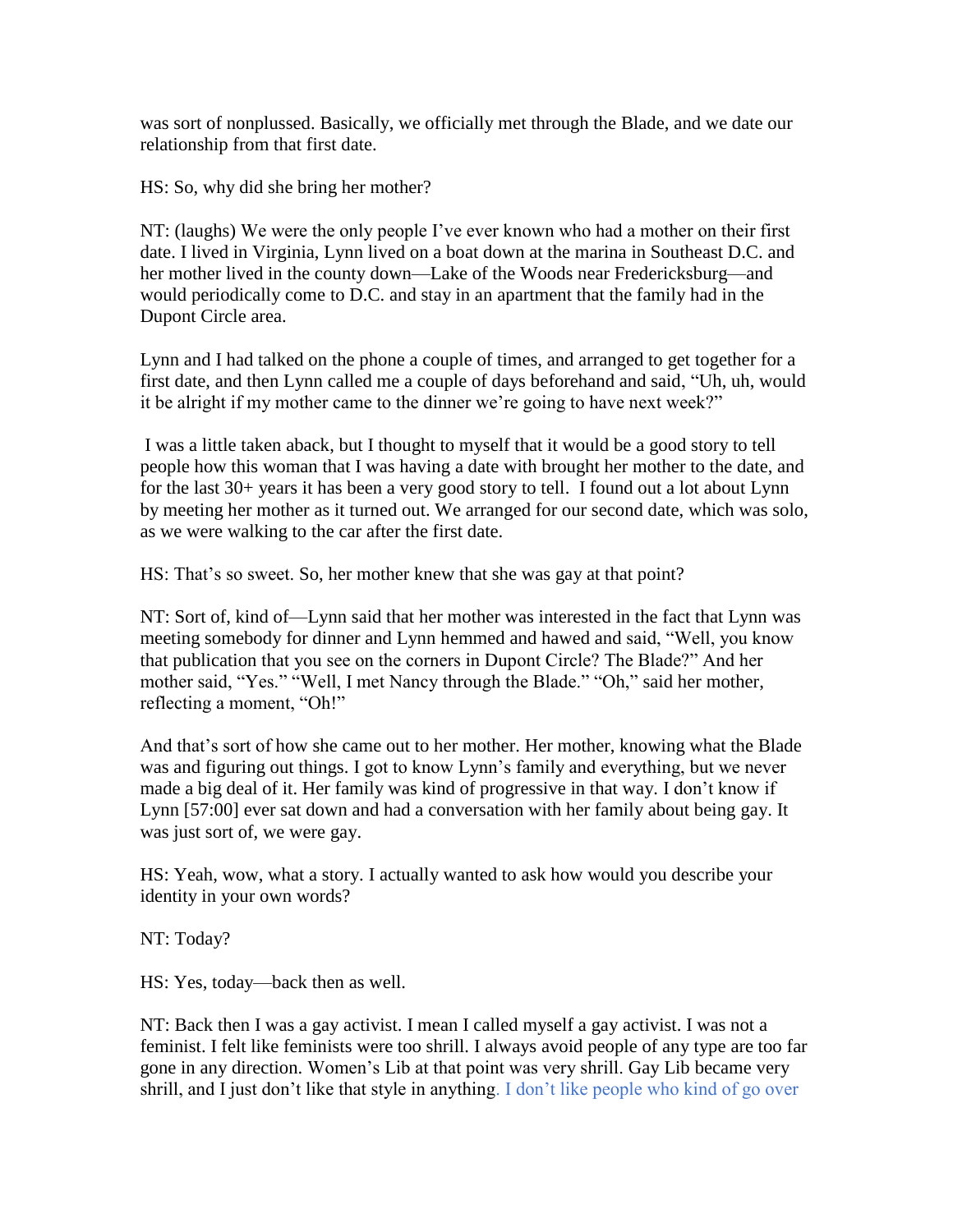the edge—a friend of mine once described it as—these people that I call shrill, they're like the point of the knife. To get anywhere, you have to be able to stick the point of the knife in something. Then the knife broadens out and I'm back further in the broader area of the knife. I'm not in the front of the knife, the point of the knife. I'm a little bit further back. Temperamentally. Where was I going with this? What was your question?

### HS: Oh, just asking—

NT: Oh—how I describe myself. Well, I'm pretty much "out" in all aspects of my life now. You know, I talk about my partner who is now legally my spouse. I don't like the word "wife." I prefer "spouse" if I have to do it at all. I prefer partner—is the word that like to use.

But everybody sort of knows, and it's no big deal. I'm known here in Albuquerque less as a lesbian than a person who collects historic picture postcards. Because the niche that I occupy now is a local history person. That's where I'm most comfortable is doing local history research and coincidentally I happen to be a lesbian, but that's no big deal.

For the first few years that I was out of college, I was a lesbian and that was the biggest deal. Then I was a person in recovery who happened to be a lesbian for many many years. Then when I moved to San Francisco, there was so many damn lesbians and gay men that I was nothing. I occupied myself with other things [1:00:00] and did not particularly have any gay identity when I lived in San Francisco.

I didn't do very many "gay" things. We didn't go to dances and the like—I think I went to one gay bar. One or two gay bars, once or twice the whole eleven years that I lived in San Francisco. It just was not part of my life. I lived with my partner. We knew some other gay people, but we didn't make our sexual orientation the focus of our lives. Lynn was into Zen Buddhism at that point, and I was into other things. So, we just happened to be people who were coincidentally gay and were also other things.

HS: Okay, yeah, I enjoy how the identity shift kind of—that process. I'm sure mine will definitely shift over time.

NT: I think it was natural that I was very gay-focused when I first came out. I mean I was trying to find other people like myself. When I was a young single person trying to find a relationship, and so it makes sense that I was hanging out a lot in gay circles at that point. But as I am more comfortable in my sexual orientation, other parts of my intellectual life have come to the fore, and it's not the only thing that I am anymore.

HS: That's very true, okay. [pause] I'm sorry.

NT: For the record, I'm 72 years old now.

HS: Okay.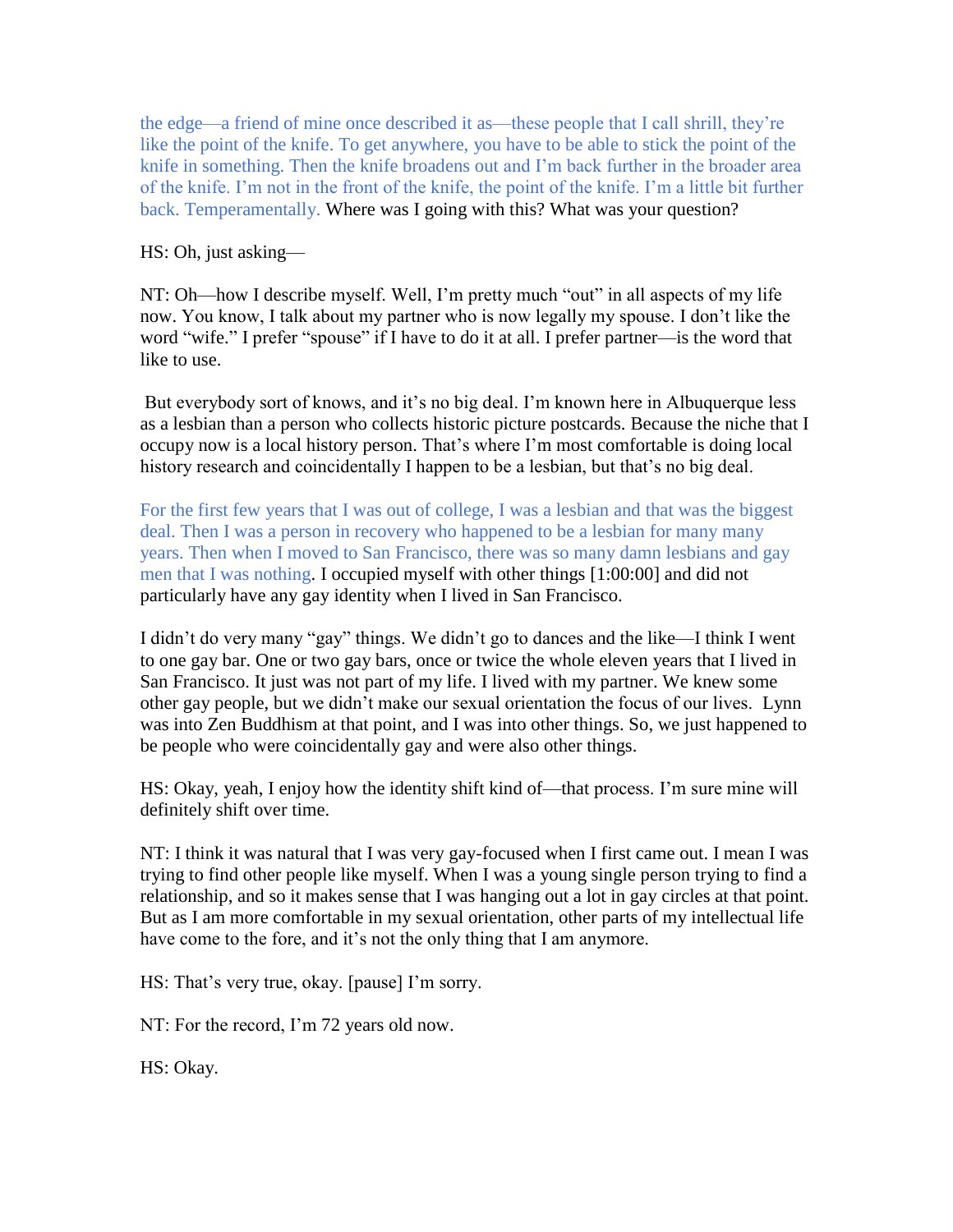NT: So, we're talking about things that were 50 years ago. So, it's hard for me to remember sometimes.

HS: You have an amazing memory though, to be able to recall all of those—although I've heard that you're able to recall better stuff from your youth as time goes on. We've made it through a lot of my questions, I was just going to ask a little bit more—probing deeper into your personal relationships, if that's alright. [1:03:00] How have most of your partners present? I know you said Martha and you kind of presented the same, but—

NT: I would say, my partners—Lynn is something of an anomaly. Some of my partners have been butchier than I. Some of them have been shorter than I. Lynn—I mean if you were to see the two of us going out, Lynn would look more feminine, simply because she's more interested in clothes than I am. But she's not a femme, if that makes sense.

HS: Yeah.

NT: She likes hats. She likes new clothes. She likes shoes. I, on the other hand, would be very content to wear uniform most of my life. I have a basic uniform. It's a pair of stretch black pants and some variation on a t-shirt with no buttons. That's how I dress on a daily basis. It's very plain, simple—people could recognize me a block away because I almost always dress pretty much the same way.

But it's not a butchy look. It is a look that doesn't have a lot of decoration. I tend not to wear a lot of patterns. I prefer un-patterned clothes most of the time—sometimes I have patterns, but not often. Lynn will wear more jewelry than I do. I wear my wedding ring and that's basically the jewelry that I wear. She wears the wedding ring and she'll wear bracelets and sometimes necklaces.

But does that make her a femme? I don't know. I mean on a scale of butch to femme she might look more femme, but we don't play any roles that are femme—I mean I'm the better cook for instance. She's better at money. I'm the travel planner. She's the one who's the Buddhist. Are these "gender" things? I don't think so.

HS: Yeah, it's all about self-identity.

NT: Yeah, she's a gardener—I kill plants. Not deliberately, but I do kill them. So, it's—I don't know, I don't what to say. [1:06:00] But I dress more plainly then she does, but I'm not a butch.

HS: You're allowed to be whatever you want to be. (laughs) I guess, how did you see the butch/femme culture shift throughout your time in D.C.?

NT: Well, there was a woman—and I don't remember her name. I think I probably wrote an article about it for the Blade—who wanted to have an organization for women who identified as butch and femme. I remember talking with her about this because it mystified me, and I wasn't interested in it personally.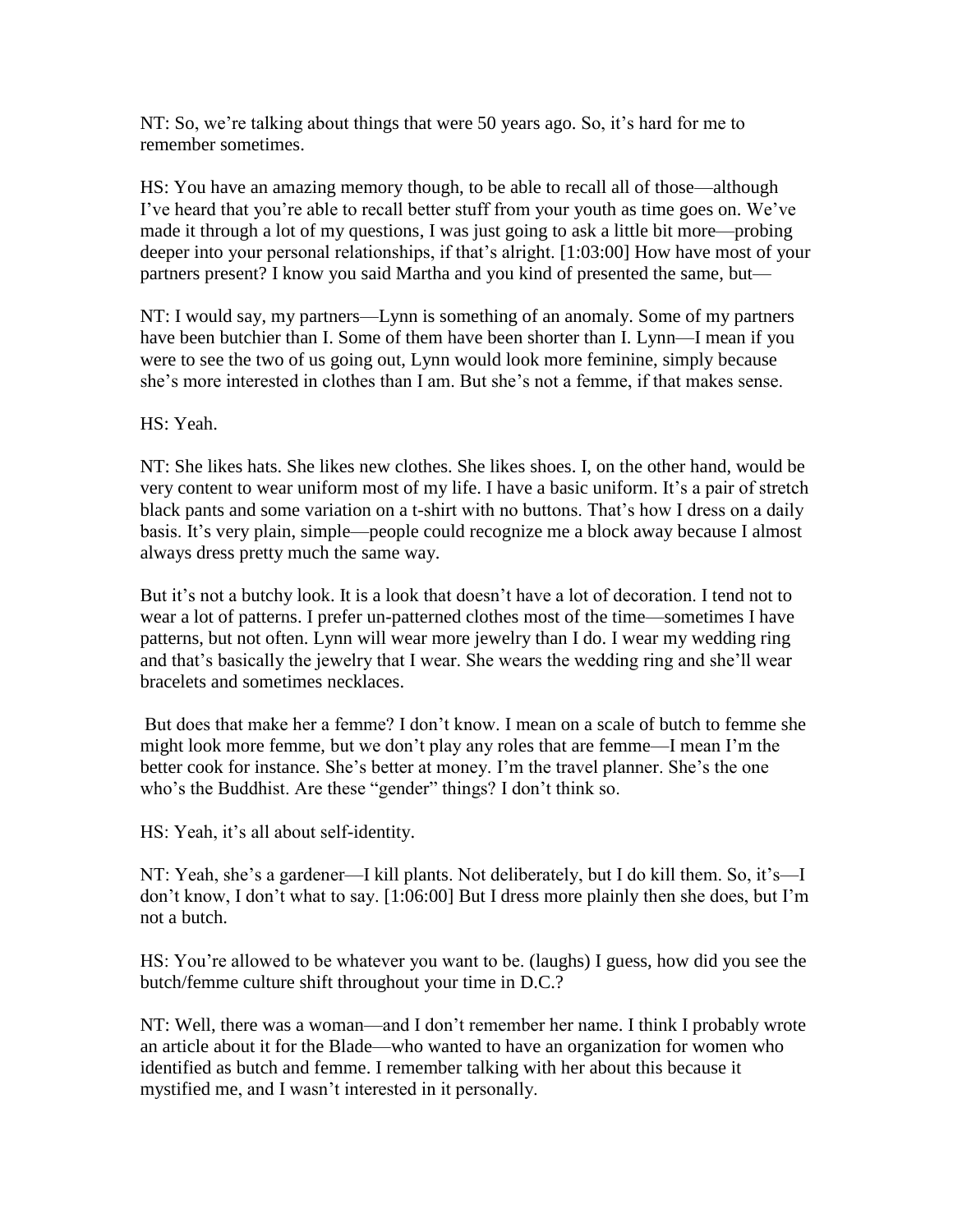I did point out to her that it appeared to me at the time to be more butch/femme identification in the African American community than in the white lesbian community at the time. I know that she had a couple of meetings for this group, whose name I do not remember and don't know if they ever had a name.

She specifically wanted to focus on attracting women on the butch and femme ends of the spectrum. Again, there might be something in the Blade about it because if she wanted to publicize it, I would have publicized it for her. But I do not at all remember what her name was or what the name of her group was. I know they had a couple of meetings and then I kind of lost track of her. This would've been maybe 1971—72? Something like that.

HS: Okay, and so at that point it had—the butch/femme roles at least in the white community had kind of dispersed into what you were talking about earlier?

NT: I think it was a phenomenon of women who were older than I am. [1:09:00] I was talking with Lynn about this the other day and she said it was her impression that women who were—Lynn is four years older than I am, so she's 76-77 now. Four years? No, she's 78 now.

Anyway, she said that she was under the impression that it was women who were a halfgeneration to a generation older than she who did a lot of gender role playing. She said that she believed that a lot of it was as a way to be accepted in the world. That if they did have what looked like a traditional sex role relationship, that straight people would be less likely to hassle them. I did not at that point know—when I came out, except for the people in Mattachine, I did not know a lot of people older than me. The Mattachine women were not very much like that.

There was the one woman named Mack who was very butch-identified. I never knew her. I had heard of her but didn't know her. So, it's woman who would now be in their 80s probably. Who came out in the '40s and the '50s and maybe the early '60s who would tend more to the butch/femme identification than the women who came out later—which was the beginning of the Gay Liberation Movement, the Women's Liberation Movement—those women tended not to be butch/femme identified.

HS: Okay. I know you said you're not as involved with the gay community right now, but I was just going to ask for one of my concluding questions, just what you would see as the future for butch/femme identities?

NT: I think there will always be women who either identified as one or the other. There was a woman in my local recovery group—as it turned out, a black woman—and her partner was butch. That was real clear. The woman who was in the recovery group was kind of butchy herself. So, I don't know if that [1:12:00] is still going on in the African American community or not. Whether there is more gender-identified roles or not.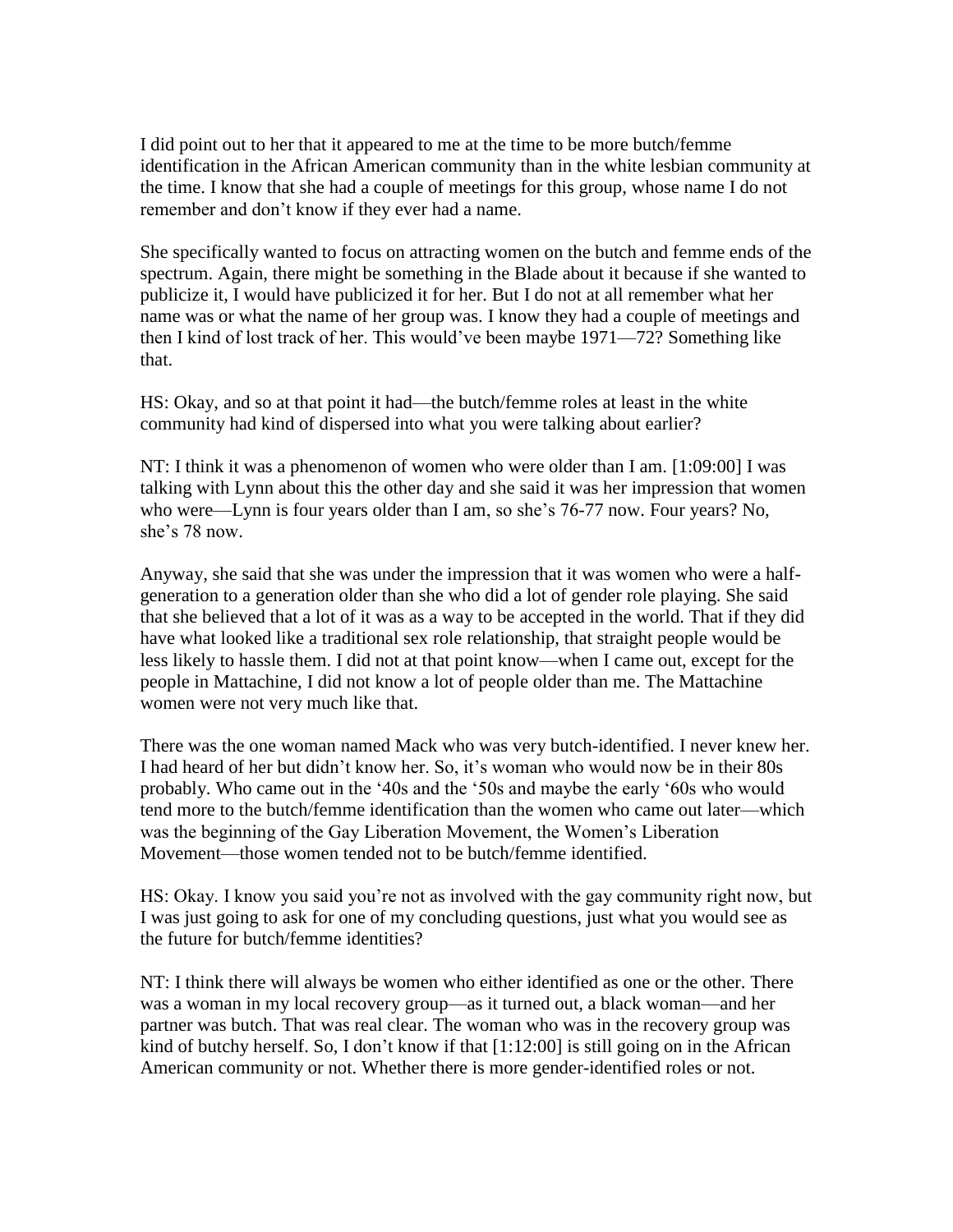In the Anglo community, in the white community—as best I can see, it's kind of a very tiny slice I see of gay life these days—it doesn't exist much anymore. Lynn, here in Albuquerque, is one of the chairs of a lesbian Meetup group. So, I've been to a couple of the Meetups. All of the women that I see at these Meetups are what I would call butchy in other words, I would notice them on the street—but I don't know that straight people would particularly notice that they're butchy. It's just I notice because I know what to look for. But they're not butches, they are women who are wearing slacks and maybe button-down shirts. They carry themselves, their bodies more loosely than straight women do. So, it's butchy, but not male-identified. If that makes sense.

HS: Yeah, I can picture what you mean. That's all the questions that I have for you. Are there any questions that I should've asked, or that you were expecting?

NT: Good question. That's actually a question that I used to ask people when I interviewed them, "Is there something that you thought I would ask and that I didn't?" And no, there isn't. Yeah, I think that after you have a chance to ruminate on all of this, you may want to call me again or get in contact with me again. And that's fine, I don't mind at all—any kind of follow-ups if you have any. I would urge you to try to make some contact with women in the black community to probe them about this because I think you might get some different answers.

HS: Yeah, we have—so I'm actually in a project—in a group kind of project that we've all been working on. I haven't interviewed any black lesbians, but I know that one of my project members has and she's kind of tapped into that community. At least, through this one woman that she found through—I think it was a lecture series. So, hopefully with time—

NT: I think there's a group called Sapphire Sapphos, that you might tap into.

HS: Yes, I'm not sure how active they are currently, but I have heard of them historically.

NT: That's fine. I'm not active either and the groups that I was part of—none of them exist anymore. But that doesn't mean that they don't have historical memories, so do pursue through the organization aspect to find the individuals who can talk with you. The organization doesn't have to be in existence to get use out of it is what I'm saying. [1:15:16]

HS: Right, right.

NT: So, push that. Don't let yourself ignore that, because I think that they will have some very very good things to say, and useful information. Reach out to what is left of the feminist community in D.C. If NOW [National Organization for Women] still exists, you might be able to access some of that information. Eva Freund, is E-V-A F-R-E-U-N-D. She's probably in the phone book in the D.C. area—although which part, I don't know. She was very involved in the National Organization for Women and she was also a